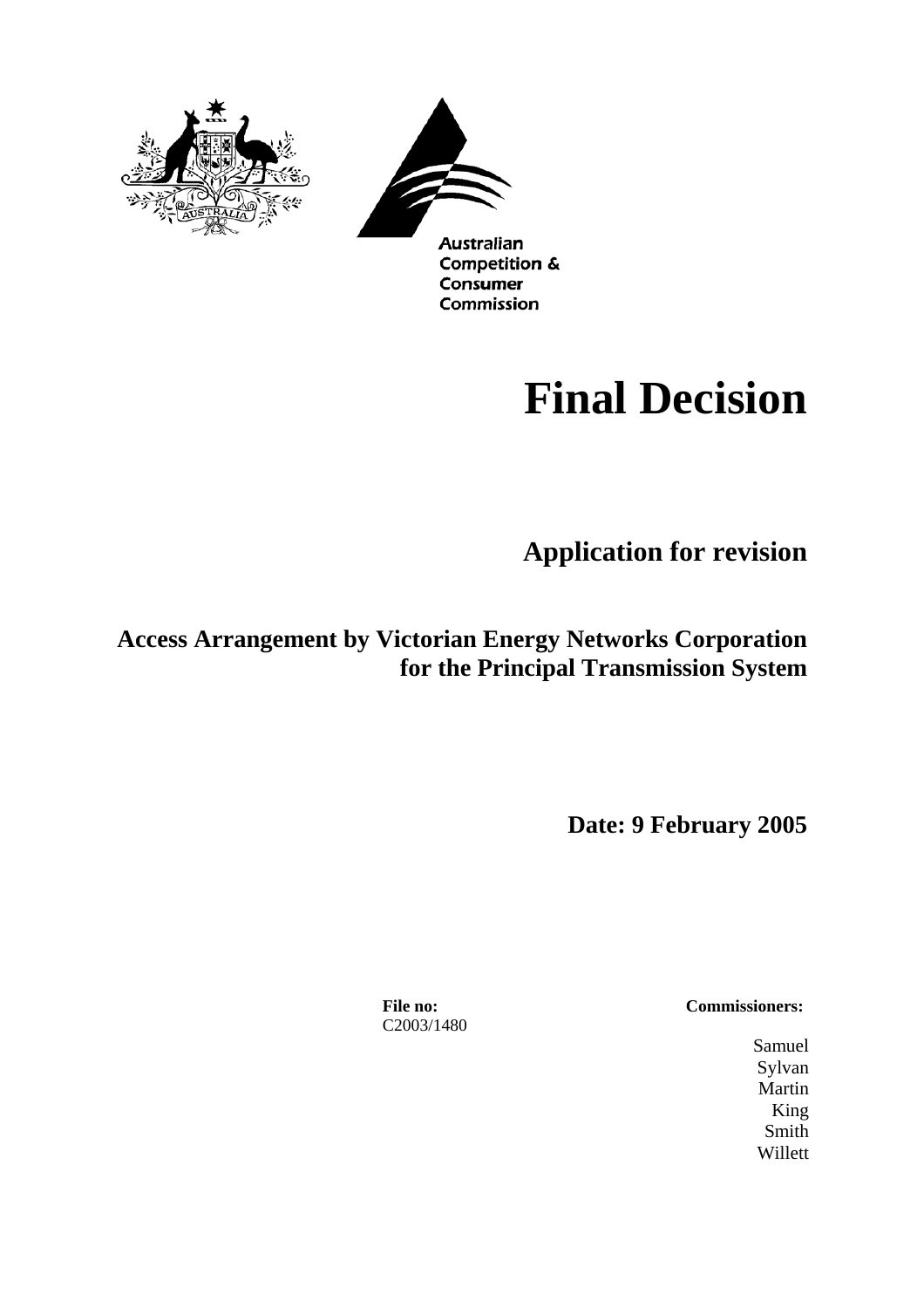# **1. The application**

On 5 November 2004, the Australian Competition and Consumer Commission (the ACCC) received an application from the Victorian Energy Networks Corporation (VENCorp) for revision of its Access Arrangement for the Principal Transmission System, in respect of amendments to the Gas Market & System Operations Rules (MSO Rules), which form part of the Access Arrangement. The application was submitted under the National Third Party Access Code for Natural Gas Pipeline Systems (the Code).

VENCorp is a Victorian government statutory authority with responsibility for operating Victoria's gas transmission system and its spot market. VENCorp has an approved Access Arrangement in place for the Principal Transmission System for the period 1 January 2003 until 31 December 2007. The ACCC last approved revisions to the VENCorp's Access Arrangement on 4 February 2004.

Concurrently, VENCorp also applied to the ACCC proposing amendments to the authorisation of the MSO Rules under the Trade Practices Act 1974. That application is the subject of a separate determination by the ACCC. The ACCC has authorised the MSO Rules until 31 December 2012.

The proposed amendments to the MSO Rules relating to VENCorp's application for revision to its Access Arrangements appear in **Attachments 1 to 5** of this Decision and are briefly outlined below.

### *Allocating participant injection quantities*

The proposed amendments to the MSO Rules **at Attachment 1** clarify the allocation arrangements in times when non-market participants inject gas under direction from VENCorp into the gas transmission system. Allowing non-market participants to inject gas adds to system security.

At present, the MSO Rules do not provide for allocation arrangements in determining the quantities of gas injected by non-market participants into the system. Under such circumstances, VENCorp relies on reaching an agreement with an Allocation Agent as to the quantity of gas injected.

The problem with this is that it does not provide a sufficient degree of transparency in the market in determining the quantities of gas injected making it more susceptible to dispute.

The proposed rule amendments provide for non-market participants to agree to an allocation methodology in determining the quantities of non-firm gas injected, and if allocation methodology is not agreed, the quantities to be determined under the MSO Rules dispute resolution process.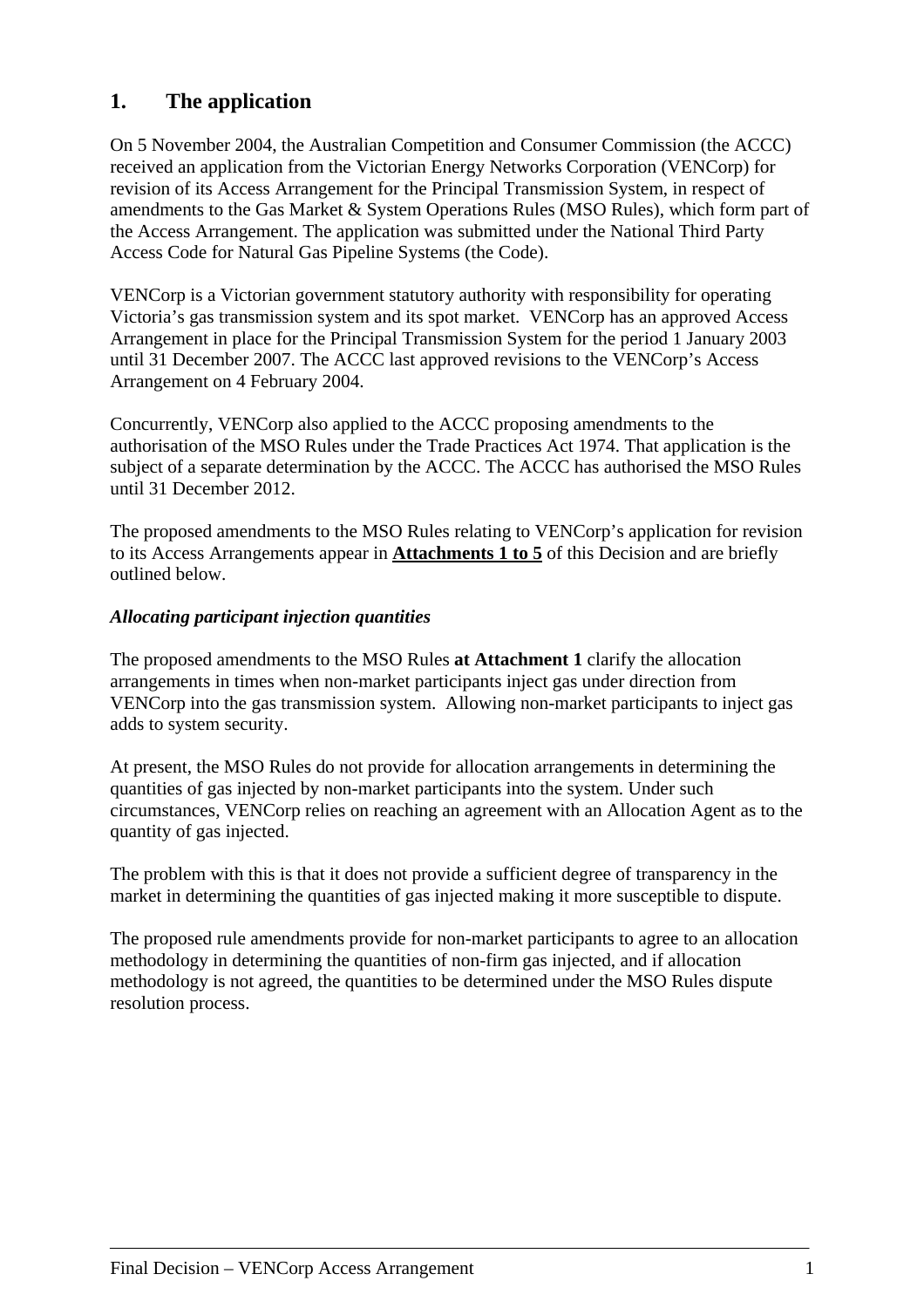Clarification of allocation arrangement will enable VENCorp to establish internal processes to meet its:

- daily obligations under the MSO Rules to estimate the market's financial exposure to each market participant's trading, and to ensure each market participant's financial security arrangements cover that exposure
- obligations to ensure the most accurate injection quantities are available for each participant as input to the market settlement process.

### *Participant suspension clauses*

The proposed rule amendments **at Attachment 2** clarify VENCorp's mandatory and discretionary actions when it decides to suspend, revoke the suspension or deregister a market participant.

Specifically the proposed amendments:

- ensure that VENCorp is entitled to place conditions, including, but not limited to the total prohibition of a Market Participant's injection and withdrawal of gas and the offering of increase/decrease offers and nominations
- $\blacksquare$  require VENCorp to specify in a suspension notice all conditions imposed by the suspension
- **F** require VENCorp to specify a date when a Market Participant will be deregistered if it does not rectify the event that caused it to be suspended
- require VENCorp to deregister a Market Participant if it has not been able to demonstrate it has, by the deregistration date specified in the suspension notice, rectified the event that led to the issue of the suspension notice.

The proposed amendments will improve transparency relating to the suspension of a market participant.

### *Compensation clauses*

The proposed amendments **at Attachment 3** re-structure the MSO Rules provisions relating to awarding of and liability for compensation for directions to inject gas and/or the application of an administered price cap under market suspension, force majeure, and IT failure preventing normal determination of market price.

At present, the MSO Rules allow market participant to claim compensation in most administered pricing periods<sup>1</sup> and also when VENCorp intervenes. Some of the observed inadequacies with the current provisions are that they do not:

- allow participants to claim compensation when an IT failure leads to an administered pricing event
- **T** give participants sufficient opportunity to first resolve compensation claims through negotiation
- **P** permit discretion in assigning liabilities for funding compensation payable to claimants

 $\overline{a}$  $<sup>1</sup>$  A period during which an administered price cap will apply.</sup>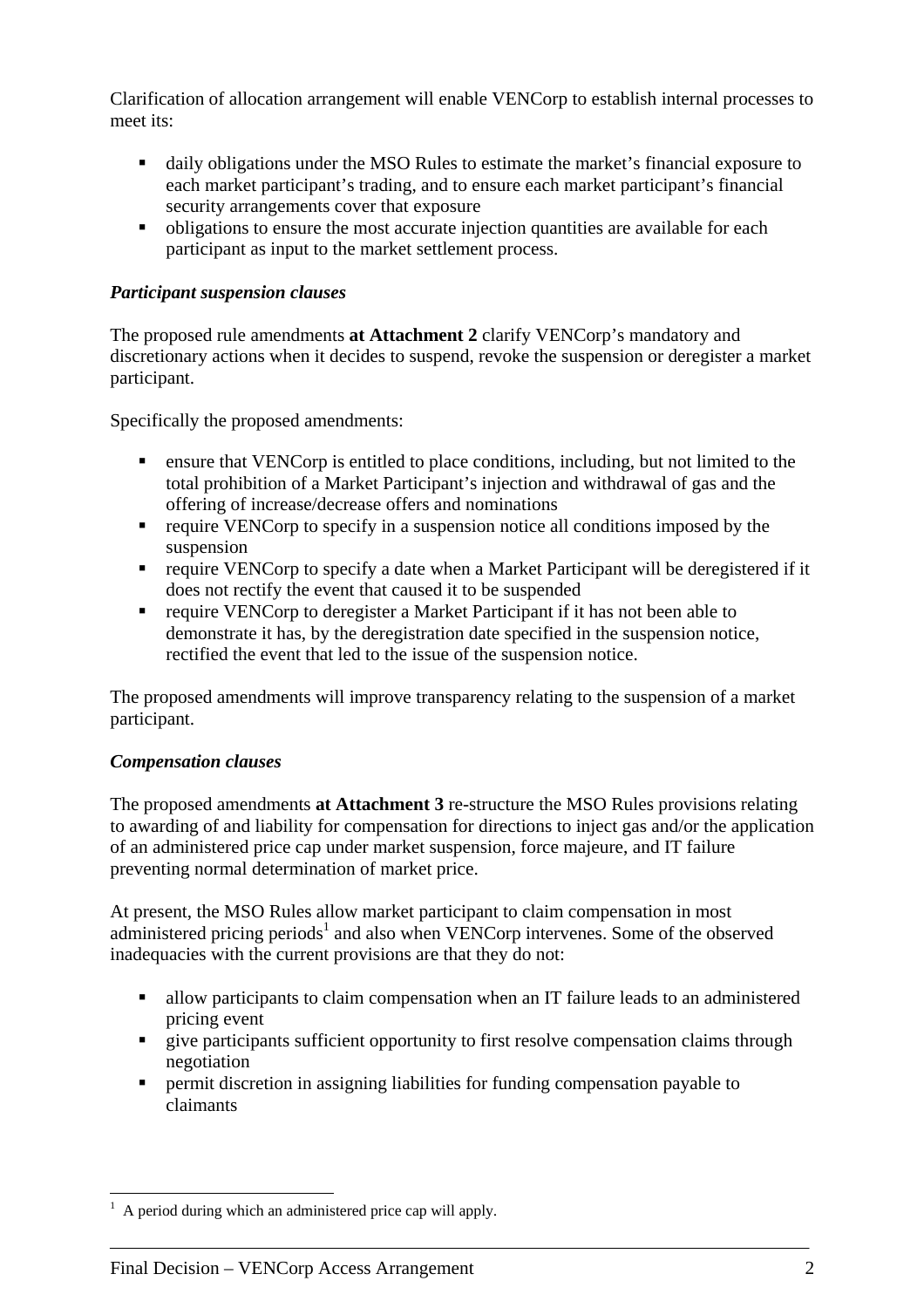accurately reflect the agreements of Gas Market Consultative Committee  $(GMCC)^2$ when developing the current provisions for assigning liabilities for funding compensation.

Under the present MSO Rules, once compensation is made, a Compensation Panel<sup>3</sup> is formed to determine the compensation amount in accordance with compensation guidelines. The MSO Rules then define how VENCorp could collect money from participants to fund the compensation claims.

The proposed rule amendments transfer the responsibility for determining compensation funding from VENCorp under the current MSO Rules to the Compensation Panel, using the methodology agreed by the GMCC, and thus provide for increased efficiency of allocating funding compensation liabilities.

The proposed rule amendments are also intended to provide for cheaper and less risky options for participants to resolve any compensation claims prior to engaging a formal mediation involving determination by an external panel.

The proposed rule changes ensure the allocation of liabilities is in accordance with the original intent of the GMCC when these rules were first developed.

### *Settlement revisions and dispute provisions*

The proposed rule amendments **at Attachment 4** modify the process for making revisions and raising disputes to settlement statements for billing periods both before and after implementation of full retail contestability (FRC) on 26 October 2002.

At present, the MSO Rules provide for raising disputes in revised settlement statements<sup>4</sup> relating to post-FRC billing period within 12 months of the issue date of the revised statements. Also, the Rules provide for revision of the revised statements within 12 months of the issue date if VENCorp becomes aware of a material error. However, the current MSO Rules do not have the same provisions for raising disputes on or revising of pre-FRC final settlement statements. These inconsistencies potentially expose participants to indefinite ongoing liability from revisions to pre-FRC final settlement statements.

The proposed rule amendments remove this exposure to ongoing liability by requiring disputes on amounts in pre-FRC final settlement statements to be raised within 18 months of the issue of the final statement, consistent with the approach adopted for billing periods post-FRC.

Also, at present, VENCorp is unable to correct any errors in a revised settlement that might be uncovered as a result of the yearly distribution wash up process<sup>5</sup> if its issue date is outside the 12 month time limit.

 $\overline{a}$  $2^2$  The GMCC is a committee established by the VENCorp Board of directors to provide it with the representative views of the gas market participants on matters concerned with the MSO Rules and their operation.

 $3 \text{ The Compensation Panel is a panel selected by the Advisor under clause } 3.6.5\text{A}$  to make determinations relating to compensation during administered price periods and periods of intervention.

<sup>&</sup>lt;sup>4</sup> VENCorp is obligated to revise all post-FRC final statements 118 business days after their issue date. This does not apply to pre-FRC final statements.

<sup>&</sup>lt;sup>5</sup> The distribution wash up process is conducted under the direction of Essential Services Commission and is outside VENCorp's process. The main purpose of the wash up process is to determine the actual percent of distribution unaccounted for gas (UAFG) so as to reconcile it with the benchmark UAFG. In doing so, the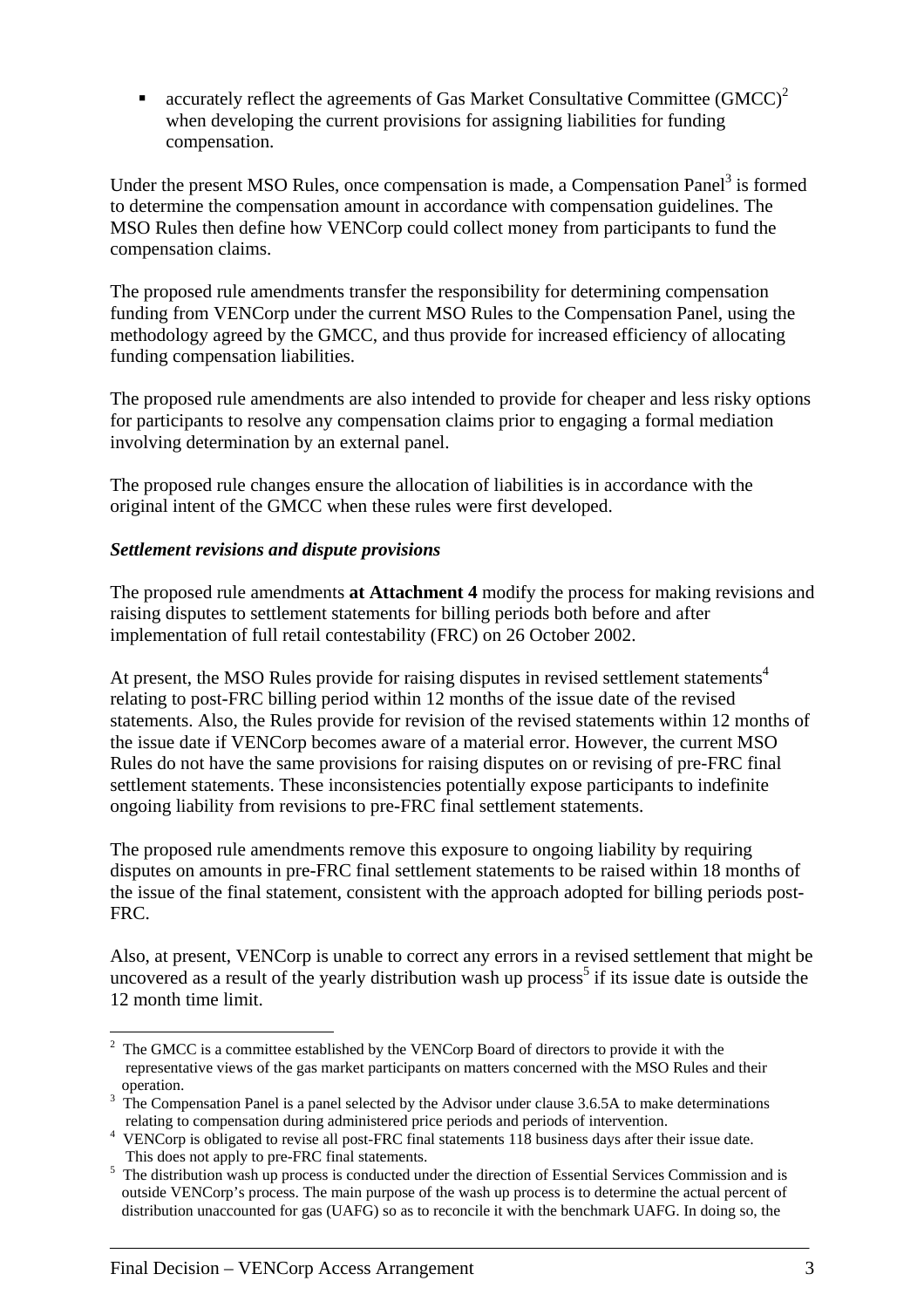Currently, the wash up process commences in July and takes about three months to be completed. Effectively, the wash up process cycle is about 15 months. This means that errors uncovered during a wash up process could not be revised if they were outside the 12 months timeframe allowed for revision to settlement statements.

The proposed rule amendments resolve these problems by extending the timeframe from 12 months to 18 months for VENCorp to revise the pre-FRC final statements or the post-FRC revised statements to allow for correction to material errors up to and during the associated distribution wash up process. The timeframe within which participants may raise disputes relating to revised settlement statements is also increased from 12 to 18 months.

### *General minor amendments*

The proposed rule amendments **at Attachment 5** correct minor drafting errors and thus clean up the MSO Rules or clarify the operation of existing clauses.

# **2. Criteria for assessing proposed revisions**

VENCorp lodged its application for revision pursuant to section 2.28 of the Code. Section 2.33 of the Code allows the ACCC to approve proposed revisions to the Access Arrangement without requiring production of Access Arrangement Information or public consultation if:

- $\blacksquare$  the revisions have been proposed by the Service Provider other than as required by the Access Arrangement; and
- the Relevant Regulator considers that the revisions proposed are not material and will not result in changes to reference tariffs or to the services that are reference services.

Section 2.46 of the Code provides that the ACCC may approve proposed revisions to an Access Arrangement only if it is satisfied the Access Arrangement as revised would contain the elements and satisfy the principles in sections 3.1 to 3.20 of the Code. In assessing proposed revisions, the ACCC must take into account:

- $\blacksquare$  the factors described in section 2.24 of the Code; and
- the provisions of the Access Arrangement.

Section 2.24 requires that an Access Arrangement contain the elements and satisfy the principles set out in sections 3.1 to 3.20. These sections set out the elements that an Access Arrangement must include as a minimum – namely a services policy, reference tariffs, terms and conditions, a capacity management policy, a trading policy, a queuing policy, an extensions/expansions policy and a review date.

Section 2.24 also requires that the ACCC take into account:

- the legitimate business interests of the Service Provider;
- firm and binding contractual obligations of the Service Provider or other persons (or both) already using the Covered Pipeline;

wash up process may also uncover errors in VENCorp's wholesale settlement statements.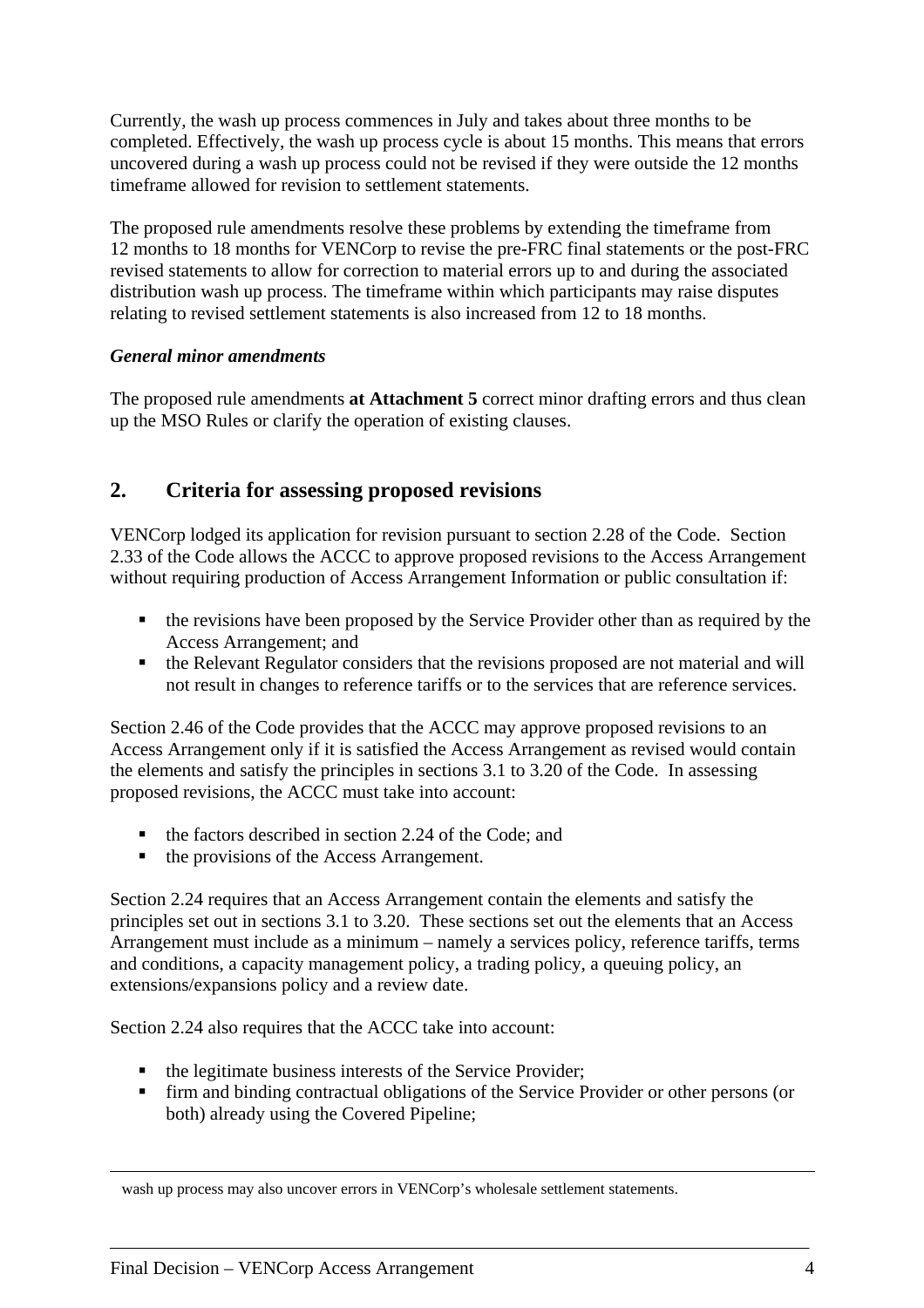- the operational and technical requirements necessary for the safe and reliable operation of the Covered Pipeline;
- the economically efficient operation of the Covered Pipeline;
- $\blacksquare$  the public interest, including the public interest in having competition in markets (whether or not in Australia);
- $\blacksquare$  the interests of Users and Prospective Users; and
- any other matters that the Relevant Regulator thinks are relevant.

# **3. Submissions**

# **3.1 VENCorp's submission**

VENCorp submitted that the proposed revisions (as constituted by the proposed rule changes) do not impact on the Access Arrangement in any material respect.

VENCorp considers that the proposed rule amendments would benefit the public and industry participants by:

- clarifying allocation arrangements in times when participants inject gas into the transmission system, and VENCorp's obligations and liabilities
- removing participant exposure to ongoing liability from revisions to settlement statements greater than 18 month prior to settlement periods ending before 26 October 2002, whilst extending the period for revision of post-FRC revised settlement statements to allow correction of major errors up to and during the associated distribution of the unaccounted for gas wash-up process
- increasing efficiency of allocating costs of funding compensation liabilities
- providing cheaper and less risky options for participants to resolve any compensation claims prior to engaging in formal mediation involving determination by an external panel.

Prior to VENCorp submitting this application, it sought the views of the GMCC regarding the proposed rule amendments to the MSO Rules. All amendments, except extending the settlement revisions timeframe from 12 to 18 months, were unanimously endorsed by the GMCC. Nine members of the GMCC were in favour of the proposed extension of the timeframe while two, AGL and Energex, opposed it.

AGL's opposition is based on the fact that, at present, the unaccounted for gas (UAFG) settlements resulting from the annual distribution wash up process are final and binding. This means it is not possible to alter the UAFG settlements taking account of any changes to VENCorp's revised settlement statements. AGL notes this already is exposing market participants to inconsistent settlements and believes extending the timeframe to revise VENCorp's statements would further exacerbate this problem.

Energex, after initially supporting the amendment, reversed its position on the basis that the extension of the timeframe presented a greater period of uncertainty for market participants.

The VENCorp Board approved all the proposed amendments to the MSO Rules in September 2004 including the extension of the timeframe from 12 to 18 months.

The Board considered that AGL and Energex had a valid point in that a 12 month period would provide greater certainty to Participants than an 18 month period. However, the Board also noted that leaving the timeframe for settlements revision at 12 months could prevent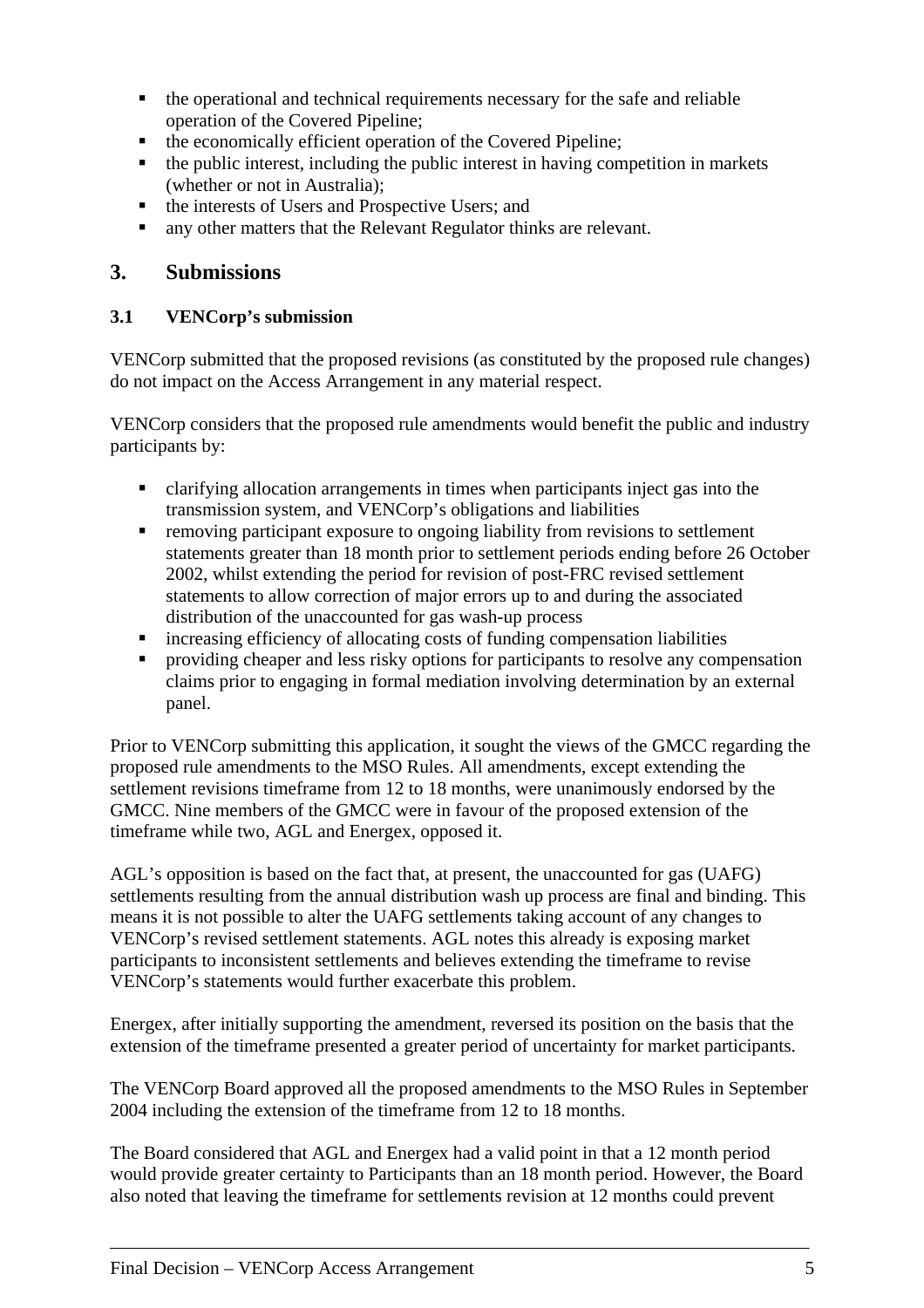revisions to wholesale settlements following the discovery of a data error in the wholesale settlements during the UAFG distribution wash up process, and that this could create a potentially larger issue for participants.

# **3.2 Submissions from interested parties**

In the course of its public consultation relating to this application, the ACCC informed interested parties that VENCorp had proposed rule changes and that the ACCC believed that these proposed revisions met the criteria set out in section 2.33 of the Code, which would permit the ACCC to truncate the typical approval process.

No submissions were received on this issue.

The ACCC separately contacted AGL and Energex by phone to ascertain their opposition to the rule amendments of extending the timeframe from 12 to 18 months. Both AGL and Energex confirmed that their position had not changed and was as expressed in their written responses to the GMCC.

# **4. ACCC's assessment**

# **4.1 Need for access arrangement information/public consultation**

The ACCC is satisfied that the criteria in section 2.33 of the Code is met. Therefore, the ACCC has decided to dispense with the requirement to produce access arrangement information and any further public consultation process, as provided for under section 2.33 of the Code. The ACCC also considers that the release of a draft decision is not warranted.

# **4.2 Compliance of the access arrangement as revised**

In the context of section 2.46 of the Code, the ACCC considered a number of broader issues relating to the assessment of an access arrangement as revised in its evaluation of revisions proposed by GasNet in 2004.<sup>6</sup> In particular, it noted the possibility that circumstances could change between the time an access arrangement is approved and the time revisions are subsequently lodged such that the access arrangement as revised would not continue to satisfy the requirements of sections 3.1 to 3.20 of the Code (including the requirements of section 8, as provided by sections 3.4 and 3.5). In that instance the ACCC concluded that:<sup>7</sup>

In order to form a view that circumstances have changed such that the access arrangement as revised would no longer satisfy the requirements of sections 3.1 to 3.20, the ACCC would need to reassess various factors that contribute to the reference tariffs.

To the extent that such an assessment would be similar in scope to a scheduled review of an access arrangement, it would impose substantial costs on GasNet and interested parties.

The ACCC does not consider such a reassessment to be justified at this time given the nature and scope of the current proposed revisions.

The ACCC is of the view that these considerations are also relevant to its assessment of VENCorp's application, given that the proposed revisions are not material, only relate to

 $\overline{a}$ 6 ACCC, *Final Decisions, GasNet Australia access arrangement revisions for the GasNet System*, 15 December 2004, pp. 5-10.

ACCC, *Final Decisions, GasNet Australia access arrangement revisions for the GasNet System*, 15 December 2004, pp. 5-6.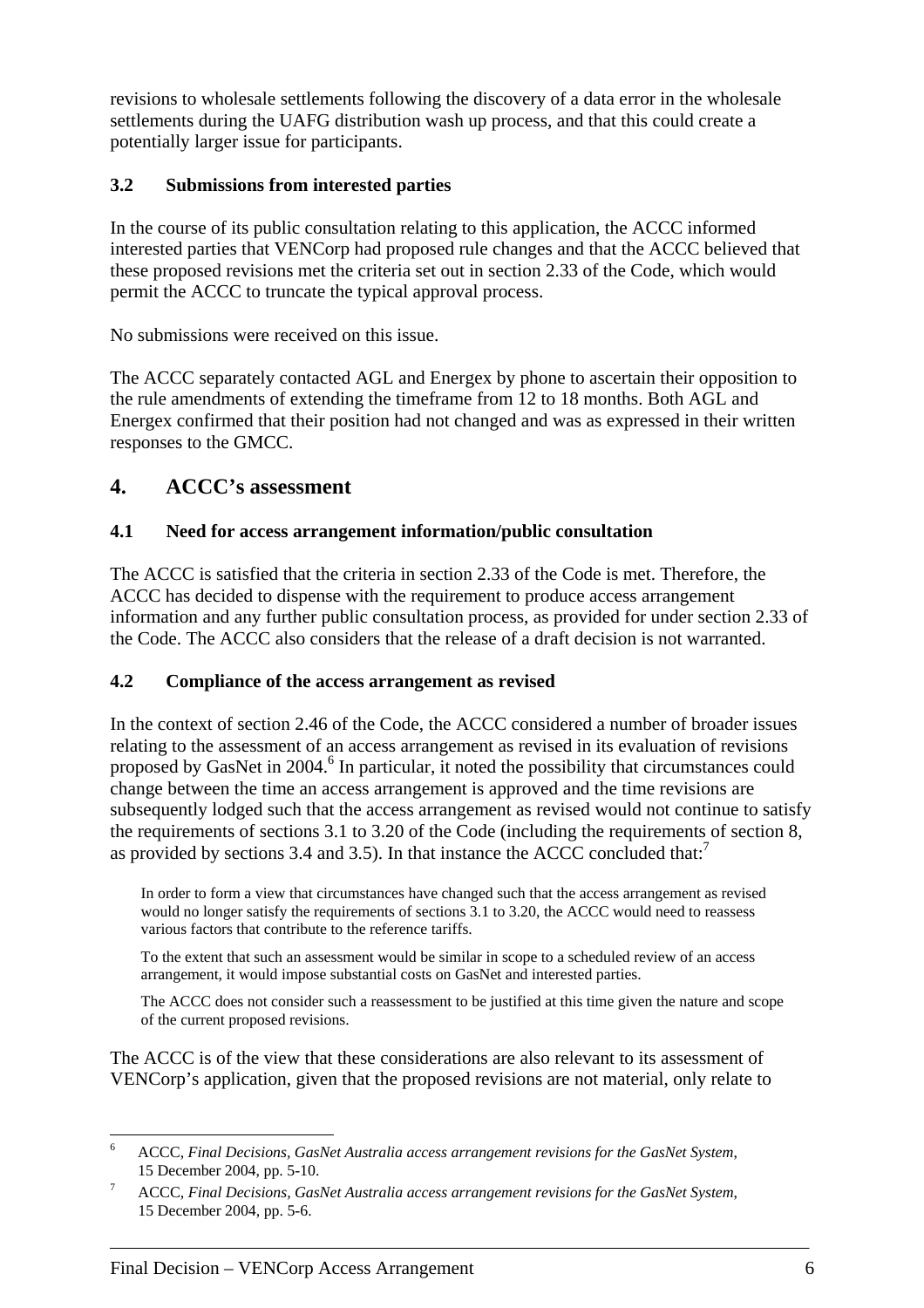section 3.6 of the Code (terms and conditions) and do not impact on the other mandatory requirements of an access arrangement.

The ACCC is satisfied that the revisions would not impact in such a way that the access arrangement as revised would no longer contain the elements and satisfy the principles set out in sections 3.1 to 3.20 of the Code.

The ACCC has considered the matters set out in section 2.24 and is of the view that the current proposed revisions are not material and do not affect the substance of the MSO Rules. The ACCC does not consider that the proposed revisions alter the balance of the section 2.24 factors, which were considered in the last full review of VENCorp's access arrangement in 2002.

The ACCC notes that the proposed revisions have been supported by the GMCC. The ACCC considers that these changes will enhance VENCorp's Access Arrangement and improve the operation of the gas market by providing greater certainty in the application of the MSO Rules, which will be in the interests of VENCorp as well as users and potential users. Moreover, it is desirable that the MSO Rules in the Access Arrangement are identical to the MSO Rules as authorised.

# **5. Decision**

The ACCC has taken into account the factors described in section 2.24 of the Code and the provisions of the Access Arrangement, and is satisfied that the revised Access Arrangement contains the elements and satisfies the principles set out in sections 3.1 to 3.20 of the Code.

Pursuant to section 2.46 of the Code, the ACCC approves the proposed revisions to the Access Arrangement which are the subject of this application.

This Final Decision is made on 9 February 2005. The revised Access Arrangement in this Final Decision will commence from 23 February 2005, unless an application for review of the Determination on the minor variations to authorisations A90831, A90832, and A90833 is made to the Australian Competition Tribunal.

If an application for review of the Determination is made to the Tribunal, the Access Arrangement will commence from:

- where the application is not withdrawn the day on which the Tribunal makes a Determination on the review; or
- where the application is withdrawn the day on which the application is withdrawn.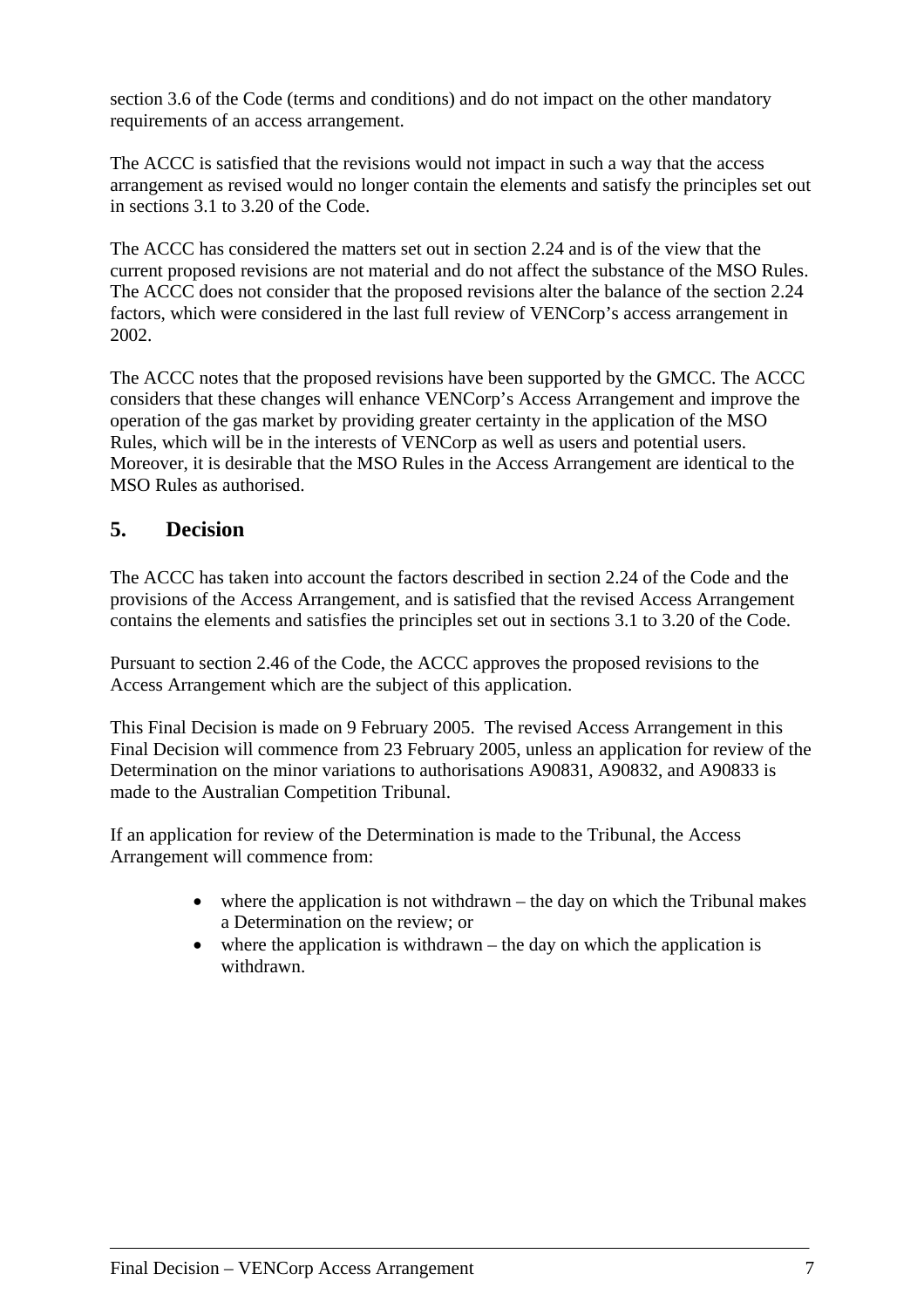#### **Proposed amendments to the MSO Rules - allocating participant injection quantities**

# **3.5.2 Injection allocations**

- (a) Subject to clause 3.5.2(o), where gas is injected, or tendered for injection, at a *system injection point* by more than one *Market Participant*, the *Market Participants* who inject gas, or tender gas for injection, at that *system injection point* must together appoint a single *Allocation Agent* to determine the quantity of gas which is to be treated as injected into the *transmission system* by each of those *Market Participants* from time to time at that *system injection point*.
- (o) Subject to clause 3.5.2(p), where gas is injected by two or more *Participants* at a *system injection point* in a *trading interval* and *VENCorp* has required one or more of those *Participants* to inject gas in accordance with clause 6.6.4 then:
	- (1) the quantity of gas treated as having been injected by each *Participant* who has injected gas in accordance with clause 6.6.4 shall be determined using an allocation methodology agreed by all *Participants* who inject gas at that *system injection point,* and
	- (2) any *Allocation Agent* appointed for that *system injection point* must take the quantity of gas treated as having been injected by each *Participant* into account when determining the quantity of gas treated as having been injected by each *Participant* at that *system injection point* in that *trading interval*.
- (p) Where an allocation methodology cannot be agreed and the quantities cannot be determined in accordance with clause 3.5.2(o) within 10 *business days* of the *trading interval* in which the gas was injected, then determination of the quantities of gas to be treated as injected by each *Participant* must be determined using the dispute resolution procedures under clause 7.2.
- (q) Where an allocation methodology has not been agreed in accordance with clause  $3.5.2$ (o) or quantities of gas have not been determined in accordance with  $3.5.2$ (p) *VENCorp* must, for the purposes of:
	- (1) monitoring *VENCorp's* estimated exposure to *Market Participants* under clause 3.7.9;
	- (2) the issue of the *preliminary statement* for a *billing period*;
	- (3) the issue of the *final statement* for a *billing period*; and/or
	- (4) the issue of the *revised statement* for a *billing period.*

estimate the quantity of gas treated as having been injected by each *Participant* at the relevant system injection point and *VENCorp* must advise any *Allocation Agent* appointed in accordance with clause 3.5.2(a) for that *system injection point* accordingly.

- (r) *VENCorp* must develop and *publish* a methodology for the purpose of estimating the quantities of gas to be treated as injected by each *Participant* under clause 3.5.2(q).
- (s) Where the quantities of gas to be treated as injected by each *Participant* have been determined using the dispute resolution procedures under clause 7.2 *VENCorp* must advise any *Allocation Agent* appointed for the *system injection point* subject to that determination, and must do so within 5 business days of being advised of the determination having been made.
- (t) An *Allocation Agent* advised of quantities of gas in accordance with clauses 3.5.2(q) or 3.5.2(s) must take the quantity of gas treated as having been injected by each *Participant* into account when determining the quantity of gas treated as having been injected by each *Participant* at that *system injection point* in that *trading interval*.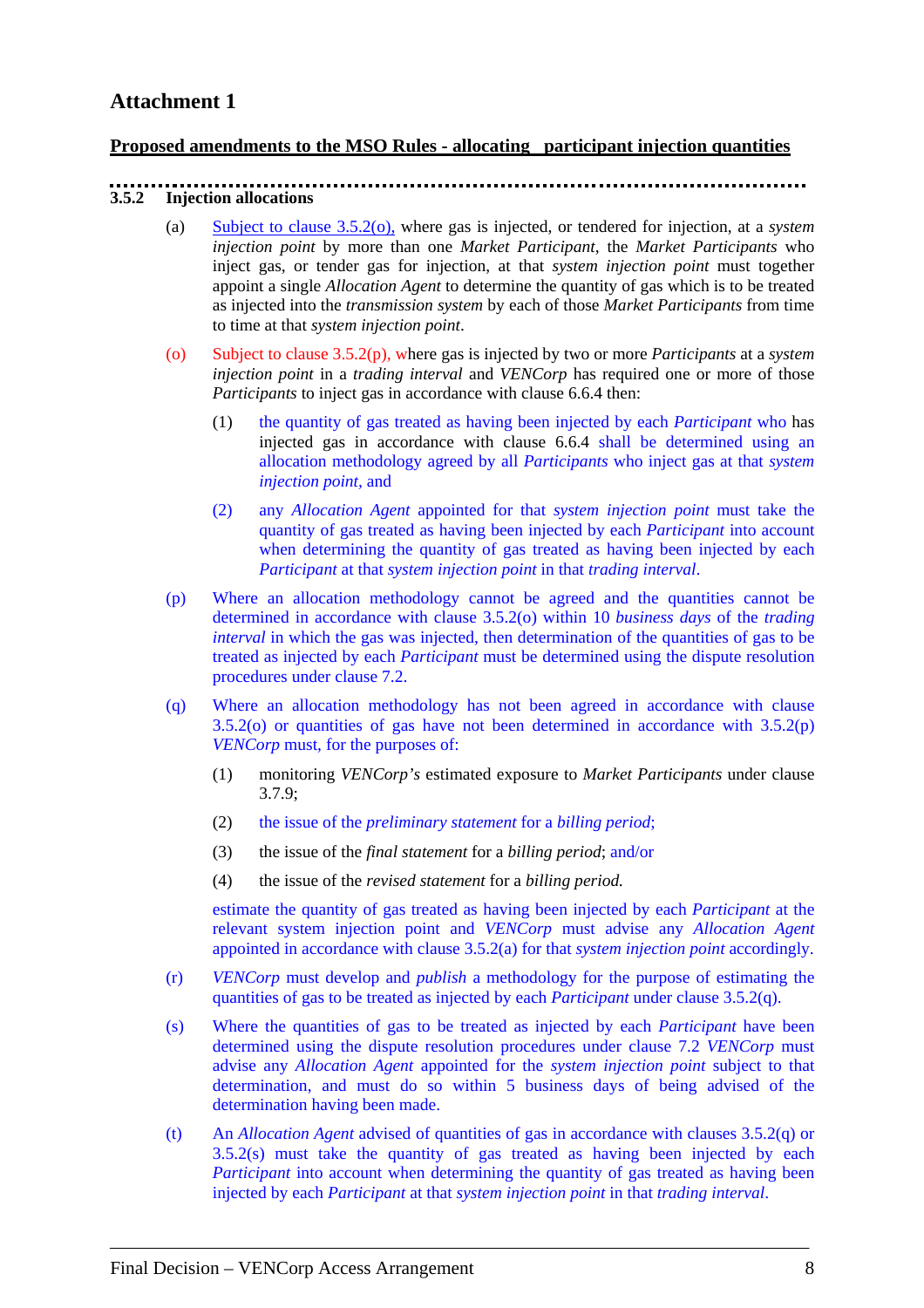#### **Proposed amendments to the MSO Rules – participant suspension clauses**

### **2.3 SUSPENSION**

(a) Subject to clause 2.3(b), if a *Market Participant* receives a *suspension notice*  from *VENCorp* in accordance with any provision of these Rules, that *Market Participant* is suspended from participation in the *market* in accordance with the suspension notice unless and until *VENCorp* in its absolute discretion declares the *suspension notice* to be revoked in accordance with clause 3.7.7.

#### **3.6.21 Payment default procedure**

- $(c)$  If:
	- (2) a *default event* is not remedied within 24 hours of the issue of the *default notice* or any later deadline agreed to in writing by *VENCorp*; or
	- (3) *VENCorp* receives notice from the defaulting *Market Participant* that it is not likely to remedy the default specified in the *default notice*,

then *VENCorp* must issue a *suspension notice* in accordance with clause 3.7.7.

#### **3.7.7 Suspension of a Market Participant**

- (a) When issuing a *suspension notice* under these Rules, *VENCorp* must:
	- (1) *publish* the *suspension notice*;
	- (2) as soon as practicable place a notice in a newspaper generally circulating in Victoria stating that the *Market Participant* has been suspended;
	- (3) specify in the *suspension notice* the conditions applied to the suspended *Market Participant*, which may include, but is not limited to:
		- (A) submitting *nominations* and/or *inc/dec offers*;
		- (B) injecting gas, or tendering gas for injection, into the *transmission system*; or;
		- (C) withdrawing gas, or tendering gas for withdrawal, from the *transmission system;*
	- (4) specify a date in the *suspension notice* upon which that *Market Participant* will be deregistered if the *suspension notice* has not been revoked under clause 3.7.7(b); and
	- (5) specify a date in the *suspension notice* from which the suspension will commence.
- (b) Prior to the date specified in 3.7.7(a)(4), *VENCorp* must revoke a *suspension notice* if:
	- (1) in the case of a *default event*, the *default event* is remedied; or
	- (2) in the case of a failure to maintain compliance with *prudential requirements* under this clause 3.7, that failure has been remedied; and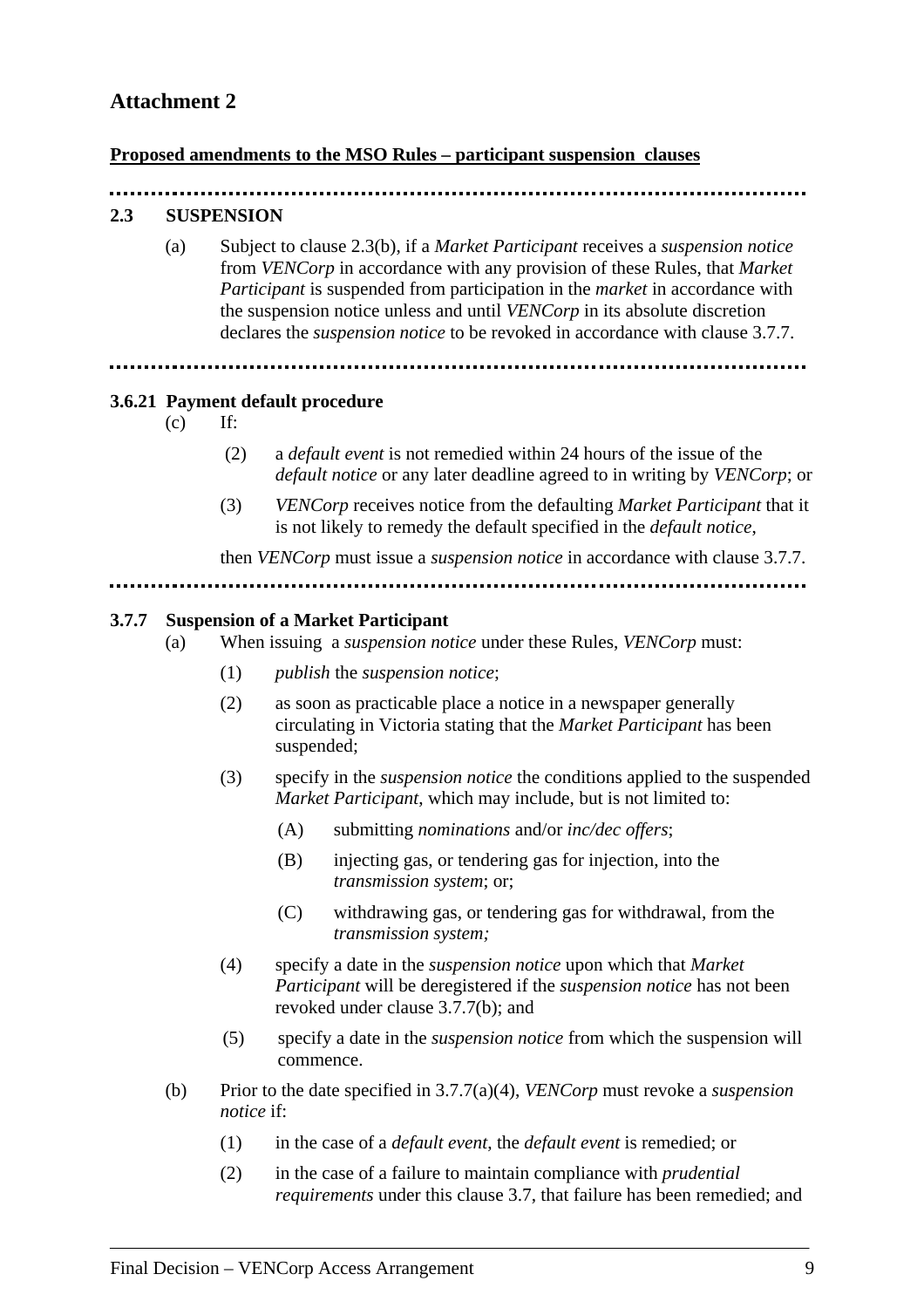- (3) there are no other circumstances in existence which would entitle *VENCorp* to issue a *suspension notice*,
- (c) If a *suspension notice* is revoked, *VENCorp* must publicise that fact in the same manner in which the *suspension notice* was publicised in accordance with clause 3.7.7(a).
- (e) A *Market Participant* must comply with a *suspension notice* issued to it under these Rules.
- (f) Following the issue of a *suspension notice* to a *Market Participant*, *VENCorp* may do all or any of the following to give effect to the *suspension notice*:
	- (1) reject any *nomination* or *inc/dec offer* submitted by that *Market Participant*;
	- (2) refuse to accept delivery of any gas injected, or tendered for injection, by that *Market Participant*;
	- (3) take such action as *VENCorp* considers necessary to prevent that *Market Participant* from injecting or withdrawing gas, including without limitation taking any action necessary to *curtail* the supply of gas to that *Market Participant*; and
	- (4) withhold the payment of any amounts otherwise due to that *Market Participant* under these Rules*.*
- (g) If *VENCorp* does any of the things referred to in clause 3.7.7(f) it must promptly *publish* a notice of that fact.
- (ga) If a *suspension notice* has been issued to a *Market Participant,* and that *suspension notice* has not been revoked under clause 3.7.7(b), then on the date specified under 3.7.7(a)(4), *VENCorp* must deregister that *Market Participant* and *publish* a notice to that effect.

### **3.7.10 Margin calls**

(e) If a *Market Participant* fails to satisfy a *margin call* by providing an additional security or making a prepayment under clause 3.7.10(b) within the time referred to in that clause, then *VENCorp* must give the *Market Participant* a *suspension notice* in accordance with clause 3.7.7.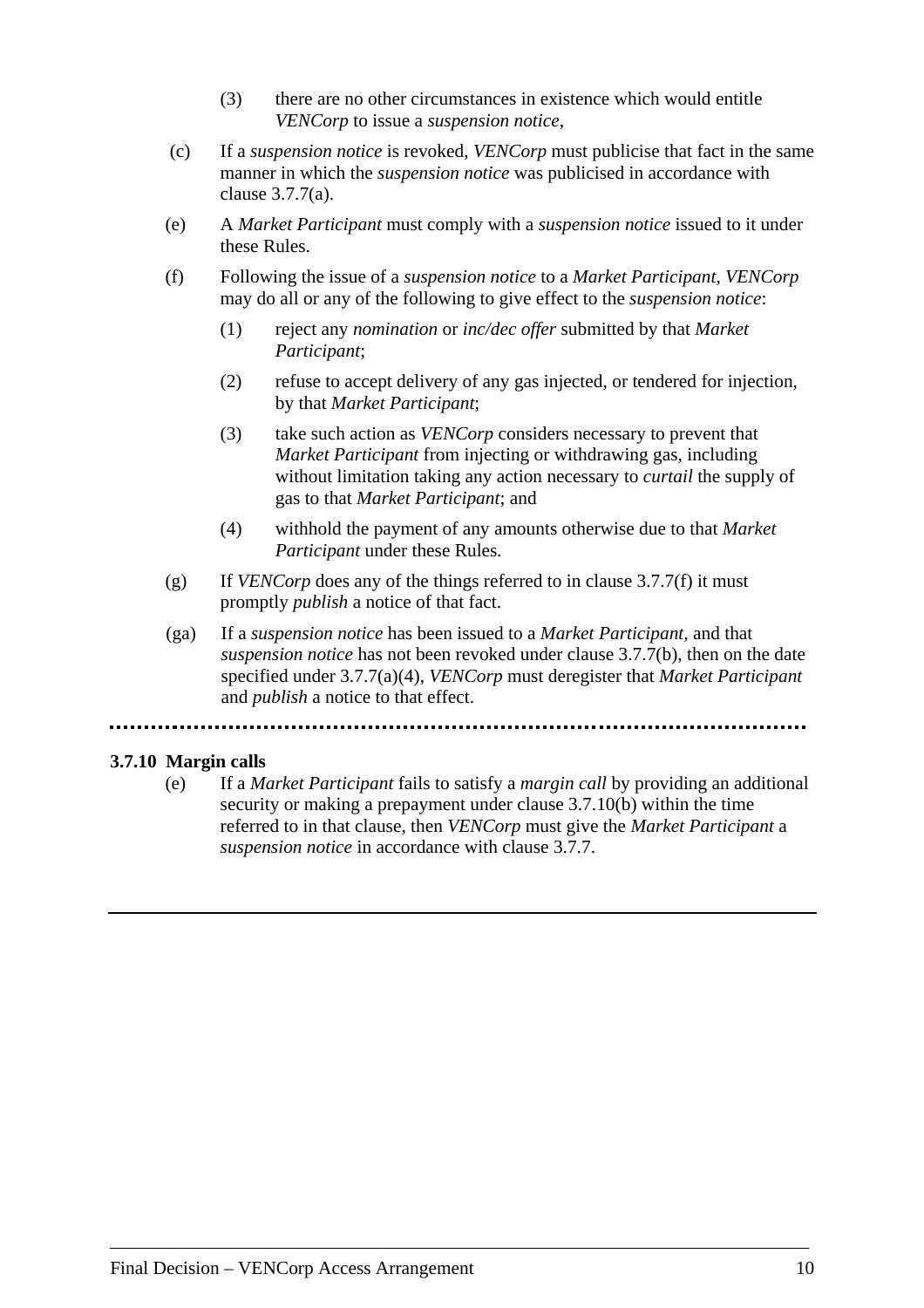### **Proposed amendments to the MSO Rules - compensation clauses**

#### **3.6.5A Establishment of the Compensation Panel**

- (a) A *Participant* who wishes to make a claim under clauses 6.6.5 or 6.7.6 must submit notice of its claim to *VENCorp* within ten *business days* following the issue of the *final statement* for that *trading interval* in which the *Participant*  made the injection of gas referred to in the claim.
- (b) Subject to clause 3.6.5A(c), when a *Participant* notifies *VENCorp* of their intention to claim compensation under clauses 6.6.5 or 6.7.6, that *Participant* must specify a date from which *VENCorp* has five *business days* to request the *Adviser* to establish the *compensation panel* under clause 3.6.5A(e).
- (c) The date specified in clause 3.6.5A(b) must be no greater than thirty *business days* following the issue of the *final statement* for the *trading interval* for which the claim has been made.
- (d) A *Participant* may withdraw a claim at any time. Where the claim is withdrawn after referral by *VENCorp* to the *Adviser*, the *Participant* will pay any costs of the *Adviser* in establishing the *compensation panel* and costs of any members of the *compensation panel* arising from their consideration of the claim.
- (e) If a *Participant* has not withdrawn a claim under clause 3.6.5A(d), then *VENCorp* must:
	- (1) within five *business days* of the date specified in clause 3.6.5A(b), request the *Adviser* to establish a *compensation panel* to determine whether it is appropriate in all the circumstances for compensation to be paid and, if so, to determine an appropriate amount of compensation; and
	- (2) refer the claim to the *Adviser* for determination by the *compensation panel*.
- (f) The *Adviser* must:
	- (1) within five *business days* of receiving a request from *VENCorp*, establish a *compensation panel* of three members from the group of persons referred to in clause 7.2.2; and
	- (2) be satisfied that the persons it chooses to comprise the *compensation panel* do not have any interests which could conflict with an impartial decision.
- (g) Upon a referral of a claim to it, the *compensation panel* must make a determination pursuant to clause 3.6.6 and notify *VENCorp* of that determination as soon as practicable but in any event within twenty *business days* following the establishment of the *compensation panel* under clause 3.6.5A(f) (or such longer period as the *Adviser* may permit following a request by the *compensation panel* for an extension of time).
- (h) The *compensation panel* must conduct itself on the same basis as a *dispute resolution panel* under clause 7.2.4.
- (i) In consultation with *Participants, VENCorp* must develop and update *compensation guidelines* which describe the principles and methodology upon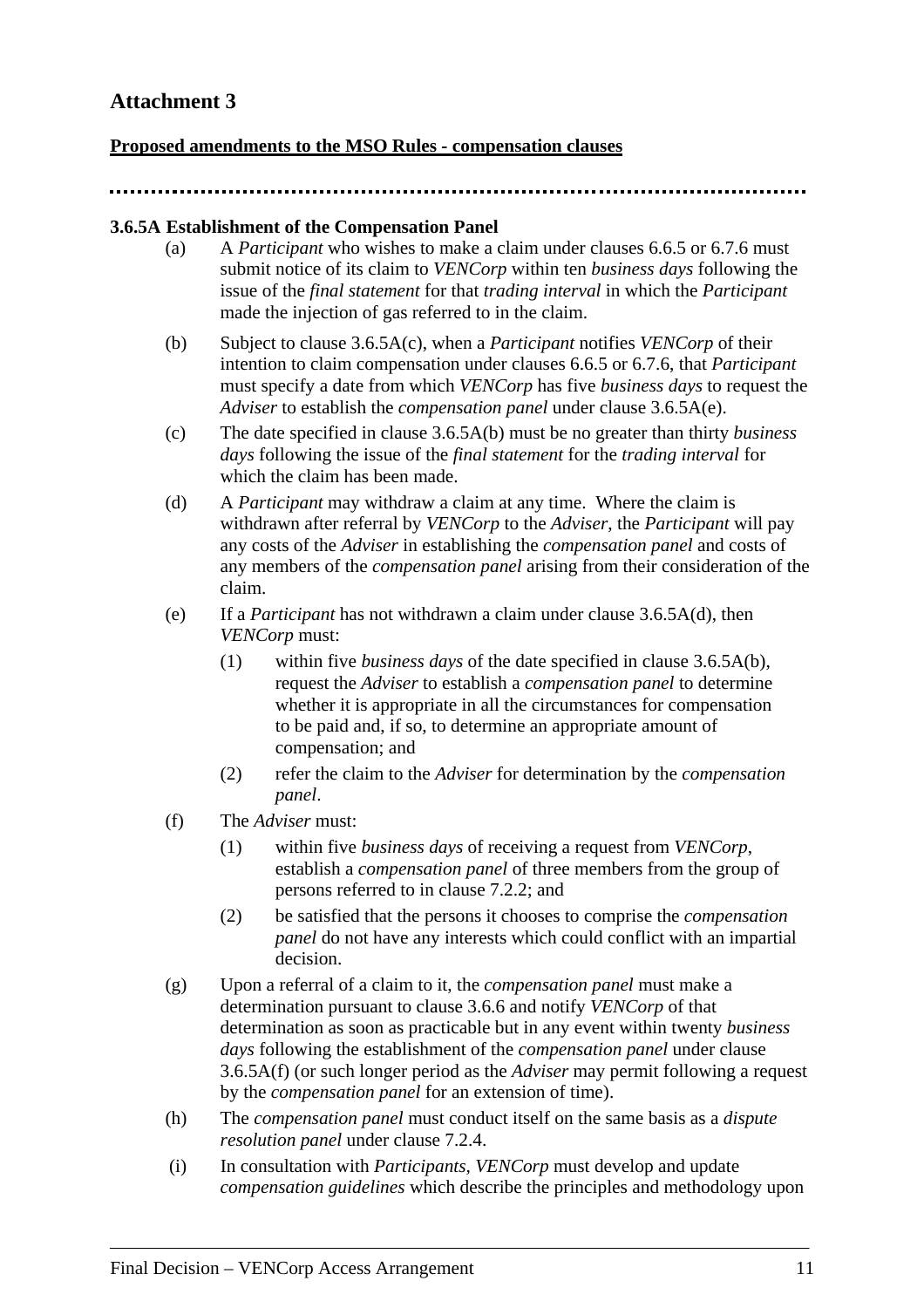which the *compensation panel* will base its determination of amounts payable under clause 3.6.6.

#### **3.6.6 Determinations by Compensation Panel**

- (a) The *compensation panel* must make a determination in accordance the *compensation guidelines* on:
	- (1) amounts of compensation to be paid by *VENCorp* to a *Participant* in respect of claims made by that *Participant* under clauses 6.6.5 or 6.7.6; and
	- (2) amounts to be paid to *VENCorp* by *Market Participants* and *Transmission Pipeline Owners*, including amounts to be paid to *VENCorp* from the *linepack account*, to fund compensation payment amounts determined under clause 3.6.6(a)(1).
- (b) The *compensation panel* must notify *VENCorp* of the methodology used to reach its determination on amounts payable under clause 3.6.6(a) and the reasons for its decisions in this regard.
- (c) *VENCorp* must provide the details provided by the *compensation panel* under clause 3.6.6(b), excluding all *confidential information*, to all affected *Participants* as soon as reasonable.
- (d) For the avoidance of doubt, the total of amounts determined by the *compensation panel* under 3.6.6(a)(2) must equal the total of amounts determined by it under  $3.6.6(a)(1)$ .
- (e) If the *compensation panel* makes a determination that compensation should be paid to a *Participant*, *VENCorp* must pay that *Participant* those amounts and must advise the *Participant* as soon as practicable of the determination and of the date *VENCorp* intends to pay the *Participant.*
- (f) *VENCorp* must pay interest on the amounts determined in accordance with clause 3.6.6(a)(1) at the *interest rate* from the day following the date of the next payment of *settlement amounts* made under clause 3.6.17 following the determination of the *compensation panel* to the date when *VENCorp* actually pays the *Participant* the amount of the compensation determined. Interest is to be calculated on a daily basis and aggregated for the period.
- (g) If the *compensation panel* determines that an amount is payable in respect of compensation claimed by a *Participant* in accordance with clause 6.6.5 or 6.7.6, then *VENCorp* is entitled to recover those payments from *Participants* in accordance with this clause 3.6.6 and each *Market Participant* and *Transmission Pipeline Owner* must pay to *VENCorp* an amount determined in accordance with this clause 3.6.6.
- (h) In making its determination under clause  $3.6.6(a)(2)$  of amounts payable by *Market Participants*, if the *compensation panel* determines that an amount is payable from the *linepack account* to *VENCorp* to fund compensation payments determined under clause 3.6.6(a)(1), then *VENCorp* shall be entitled to be paid this amount from the *linepack account.*
- (i) If the *compensation panel* determines that an amount is payable by a *Market Participant* or *Transmission Pipeline Owner* under clause 3.6.6(a)(2) then *VENCorp* must seek the direction the Board of Directors of *VENCorp* as to the manner by which that amount is to be paid to *VENCorp* by that *Market Participant* or *Transmission Pipeline Owner*. *VENCorp* must seek that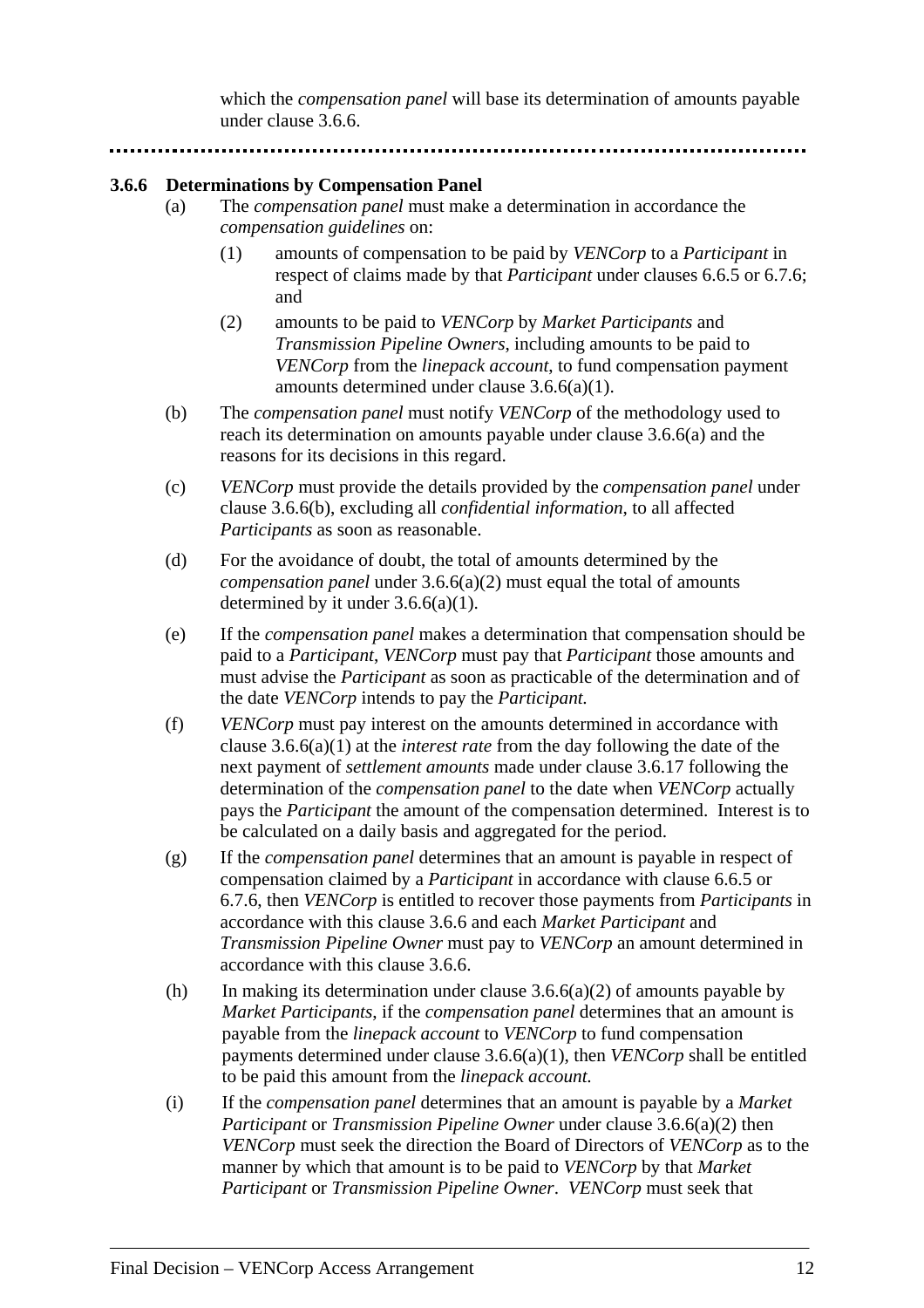direction at the next meeting of the Board for which submissions are still being received. The Board may determine that the payment be paid in instalments or deferred for a specified period of time.

- (j) If the Board of Directors of *VENCorp* under clause 3.6.6(i):
	- (1) (A) fails to make a determination at the Board meeting to which *VENCorp* has made a submission, or
		- (B) determines not to defer the amount payable, and
		- (C) determines not to allow the payment of the amount payable by instalment,

then *VENCorp* must include the whole of the amount payable in the next *settlement statement* following the Board of Directors meeting.

- (2) determines that:
	- (A) the amount payable shall be paid in instalments, or
	- (B) the payment of the amount payable shall be deferred for a specified period of time

then *VENCorp* must include in the next *settlement statement* following the Board of Directors determination, the details of the total amount to be paid by that *Market Participant*, the instalment amounts to be paid and the dates by which each instalment is to be paid or the deferred date by which the whole amount is to be paid, as the case may be.

(k) *Market Participants* and *Transmission Pipeline Owner*s must pay interest on amounts determined in accordance with clause 3.6.6(a)(2) at the *interest rate* from the day following the date of the next payment of *settlement amounts* following the determination of the *compensation panel* to the date when the *Market Participant* or *Transmission Pipeline Owner* actually pays the amount to *VENCorp*. Interest is to be calculated on a daily basis and aggregated for the period.

### **3.6.12 Linepack payments**

- (a) *VENCorp* must clear the balance on the *linepack account* each month by charging or making payments to *Market Participants* in accordance with this clause 3.6.12.
- (b) If the sum of daily *linepack debits* for the relevant month plus the sum of payments made to *VENCorp* in accordance with clause 3.6.6(h) for the relevant month less the absolute sum of daily *linepack credits* for the relevant month (as determined under clause 3.6.10(c)) is a positive amount, each *Market Participant* who withdrew gas from the *transmission system* in that month must pay *VENCorp* an amount calculated as follows:

$$
PM = \underline{DB \times OW_i} \Sigma QW_i
$$

Where:

- **PM** is the amount which the *Market Participant* must pay;
- **DB** is the sum of daily *linepack debits* for the relevant month plus the sum of payments made to *VENCorp* in accordance with clause 3.6.6(h) for the relevant month less the absolute sum of daily *linepack credits* for the relevant month (as determined under clause  $3.6.10(c)$ );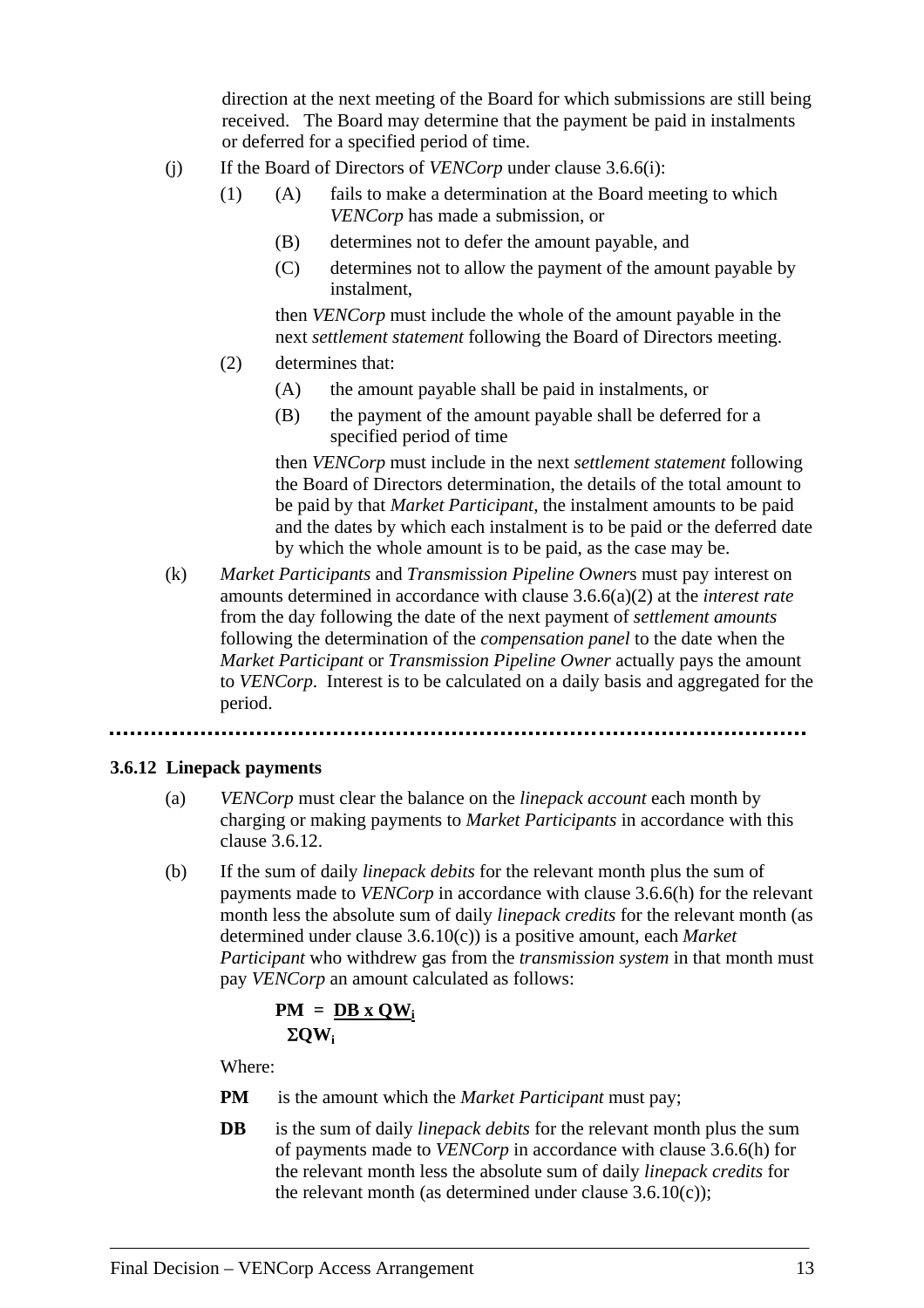- **QWi** is the quantity of gas withdrawn from the *transmission system* by that *Market Participant* in that month; and
- Σ**QWi** is the total quantity of gas withdrawn from the *transmission system* by all *Market Participants* in that month.
- (c) If the sum of daily *linepack debits* for the relevant month plus the sum of payments made to *VENCorp* in accordance with clause 3.6.6(h) for the relevant month less the absolute sum of daily *linepack credits* for the relevant month (as determined under clause 3.6.10(c)) is a negative amount*, VENCorp* must pay each *Market Participant* who withdrew gas from the *transmission system* in that month an amount calculated as follows:

$$
PV = \frac{CB \times QW_i}{\Sigma QW_i}
$$

Where:

- **PV** is the amount which *VENCorp* is required to pay to the *Market Participant*;
- **CB** is the sum of daily *linepack debits* for the relevant month plus the sum of payments made to *VENCorp* in accordance with clause 3.6.6(h) for the relevant month less the absolute sum of daily *linepack credits* for the relevant month (as determined under clause  $3.6.10(c)$ );
- **QWi** is as defined in clause 3.6.12(b); and

 $\Sigma QW_i$  is as defined in clause 3.6.12(b).

(d) Any amount which a *Market Participant* or *VENCorp* must pay pursuant to this clause 3.6.12 must be included by *VENCorp* in the *Market Participant's settlement statement* for the relevant month*.*

#### **6.6.5 Participant claims in respect of intervention**

- (a) Where *VENCorp*:
	- (1) *intervenes* in the *market* under clause 6.6.4 to require a *Participant* to inject gas; and
	- (2) that *Participant* experiences a net auditable financial reduction as a direct result of making that injection*,*

then that *Participant* may submit a claim to *VENCorp* for compensation in respect of the injection in accordance with clause 3.6.5A .

#### **6.7.6 Participant claims in respect of application of administered price cap**

- (a) *Participants* may claim compensation from *VENCorp* in accordance with clause 3.6.5A in respect of gas injected into the *transmission system* if, due to the application of an *administered price cap*:
	- (i) the resultant *market price* payable to that *Participant* in any *trading interval* is less than the price specified in their *injection inc/dec offer* for that *trading interval*; or
	- (ii) *ancillary payments* to the *Participant* for the gas injected are reduced in accordance with clause  $3.6.7(a)(3)$  from what otherwise would have been the case.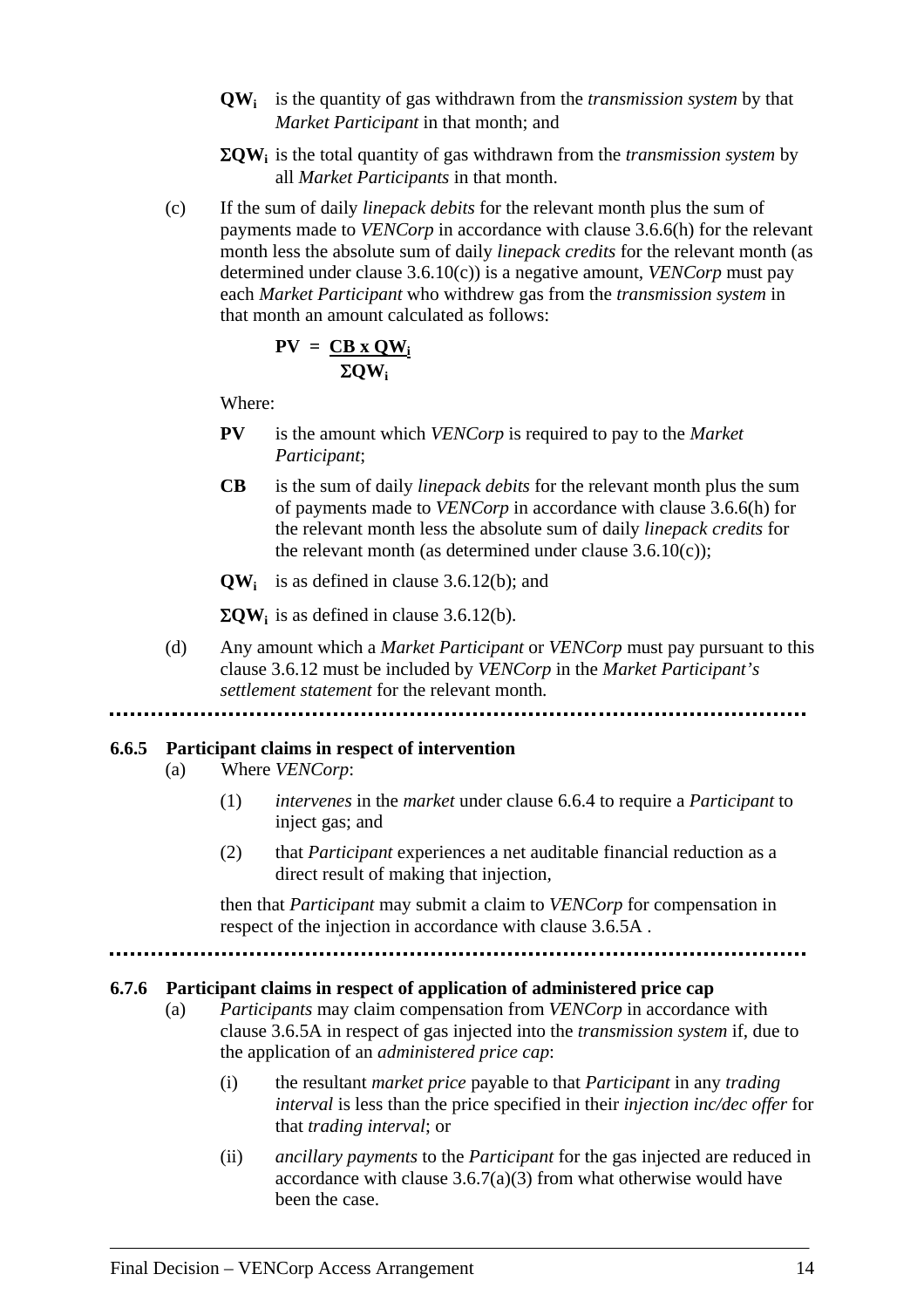#### ..............

# **11. GLOSSARY**

| A price cap determined in accordance with clause 6.7.1 which will        |
|--------------------------------------------------------------------------|
| apply during an <i>administered price period</i> .                       |
| A period during which an <i>administered price cap</i> will apply.       |
|                                                                          |
| A panel selected by the <i>Adviser</i> under clause 3.6.5A to make       |
| determinations relating to compensation during <i>administered price</i> |
| <i>periods</i> and periods of <i>intervention</i> .                      |
| Guidelines developed by VENCorp in accordance with clause                |
| $3.6.5A(i)$ , which describe the principles and methodology upon which   |
| the <i>compensation panel</i> should base its determination of amounts   |
| payable under clause 3.6.6 in relation to claims for compensation.       |
|                                                                          |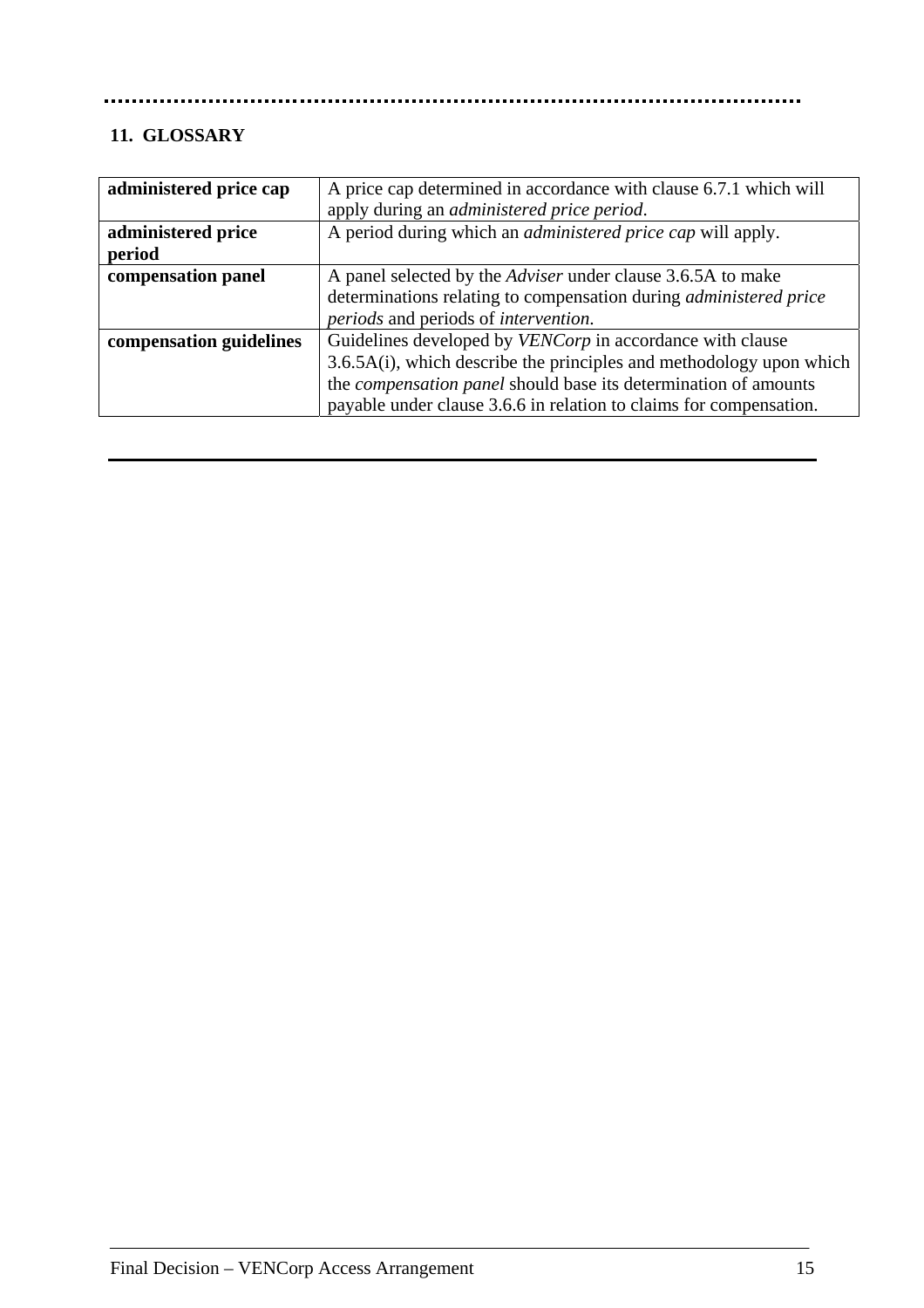### **Proposed amendments to the MSO Rules - settlement revisions and dispute provisions**

### **3.6.18 Disputes**

- (aa) Where a *Market Participant* wishes to dispute a *settlement amount* stated in a *settlement statement* or the supporting data for a *billing period*, it must do so only in respect of the most recently issued *settlement statement* for that relevant *billing period*.
- (a) Subject to clause 3.6.18(d), if a dispute arises between a *Market Participant* and *VENCorp* concerning either:
	- (1) the *settlement amount* stated in a preliminary statement provided under clause 3.6.14 to be payable by or to a *Market Participant*; or
	- (2) the supporting data provided in accordance with clause 3.6.14,

they must each use reasonable endeavours to resolve the dispute within fifteen *business days* after the end of the relevant *billing period.*

- (b) Subject to clause 3.6.18(d), if a dispute arises between a *Market Participant* and *VENCorp* during the period between the issue of a *final statement* and the issue of a *revised statement* in accordance with clause 3.6.19(c) concerning either:
	- (1) the *settlement amount* stated in a *final statement* provided under clause 3.6.15 to be payable by or to a *Market Participant*; or
	- (2) the supporting data provided in accordance with clause 3.6.15,

they must each use reasonable endeavours to resolve the dispute within 113 *business days* after the end of the *billing period.*

(baa) Subject to clause 3.6.18(d), disputes in respect of:

- (1) the *settlement amount* stated in a *final statement* provided under clause 3.6.15 for a *billing period* ending before 26 October 2002 provided under clause 3.6.15 to be payable by or to a *Market Participant*; or
- (2) the supporting data provided in accordance with clause 3.6.15,

must be raised within eighteen (18) months of the *final statement* issue date.

- (ba) Subject to clause 3.6.18(d), disputes in respect of;
	- (1) the *settlement amount* stated in a *revised statement* provided under clause 3.6.19 to be payable by or to a *Market Participant*; or
	- (2) the supporting data provided in accordance with clause 3.6.19,

must be raised within eighteen (18) months of the *revised statement* issue date.

- (c) Disputes raised in relation to a *revised statement* must be resolved by agreement or pursuant to the dispute resolution procedures set out in clause 7.2.
- (d) Disputes arising in relation to payments determined under the *Retail Gas Market Rules* shall not be determined under these Rules and must be determined under the dispute provisions of the *Retail Gas Market Rules.*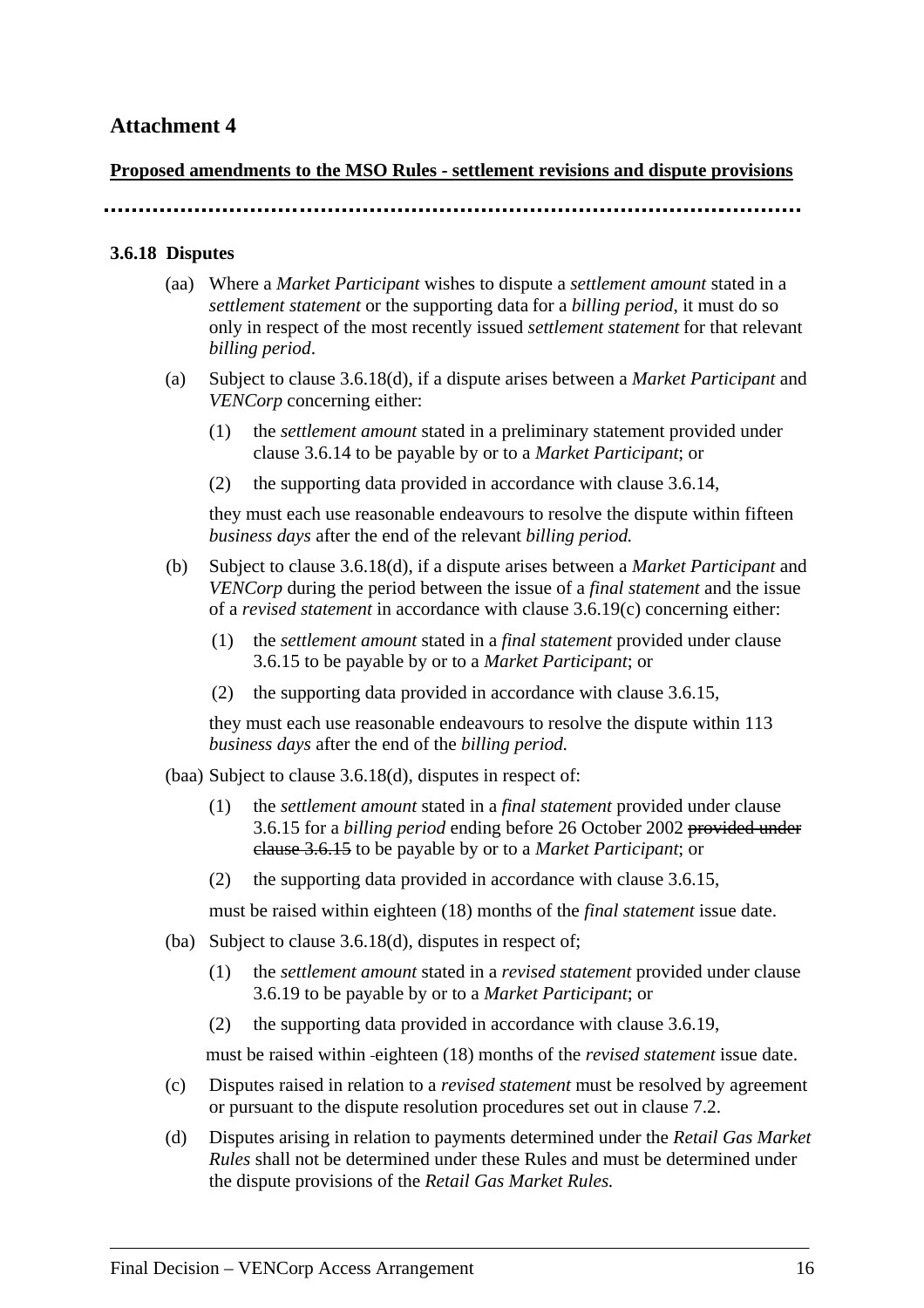#### **3.6.19 Revised statements**

Clauses 3.6.19(a) and 3.6.19 (b) deleted by notice in the Government Gazette dated 19 October 2003.

- (c) For a *billing period* commencing on or after 26 October 2002, *VENCorp* must revise each *final statement* issued in accordance with clause 3.6.15 using, for the purpose of that revision, the most recent information available to *VENCorp* on the 118th *business day* after the relevant *billing period*, and *VENCorp* must issue a *revised statement* for the relevant *billing period* in accordance with clause  $3.6.19(d)$ .
- (ca) If, within eighteen (18) months of the issue of a *final statement* under clause 3.6.15 for a *billing period* ending before 26 October 2002 or a *revised statement* under clause 3.6.19(c), *VENCorp* becomes aware of an error in an amount stated in that *final statement* or *revised statement* and in *VENCorp's* reasonable opinion a *Participant* would be materially affected if a revision to the *final statement* or *revised statement* was not made to correct the error, then *VENCorp*  must:
	- (1) advise each Market Participant likely to be materially affected by the error within five (5) business days of VENCorp deciding the error is material, and
	- (2) as soon as practicable issue *revised statements* for the relevant *billing period* in accordance with clause 3.6.19(d).
- (cb) If an amount in a *revised statement* issued under clauses 3.6.19(c) or 3.6.19(ca) has been the subject of a dispute and the dispute has been resolved in any way which causes the amount payable to differ from the amount payable in the disputed *revised statement* then *VENCorp* must issue to each *Market Participant* affected by the resolution of the dispute a *revised statement* in accordance with clause 3.6.19(d).
- (d) *VENCorp* must issue to each *Market Participant* affected by a revision a *revised statement* for the relevant *billing period* within 5 *business days* of a revision made in accordance with this clause 3.6.19 setting out:
	- (1) the amount payable by the *Market Participant* to *VENCorp* or, subject to clause 3.6.22, the amount payable by *VENCorp* to the *Market Participant*; and
	- (2) the adjustment to the *final statement* as agreed or determined plus interest calculated on a daily basis at the *interest rate* for the period from the *payment date* applicable to the *final statement* to which the adjustment relates to the *payment date* applicable to the *revised statement* issued under this clause 3.6.19(d).
- (e) The statements issued under this clause 3.6.19 must include supporting data for all amounts payable which must be sufficient to enable each *Market Participant* to audit the calculation of the amount payable by or to that *Market Participant.*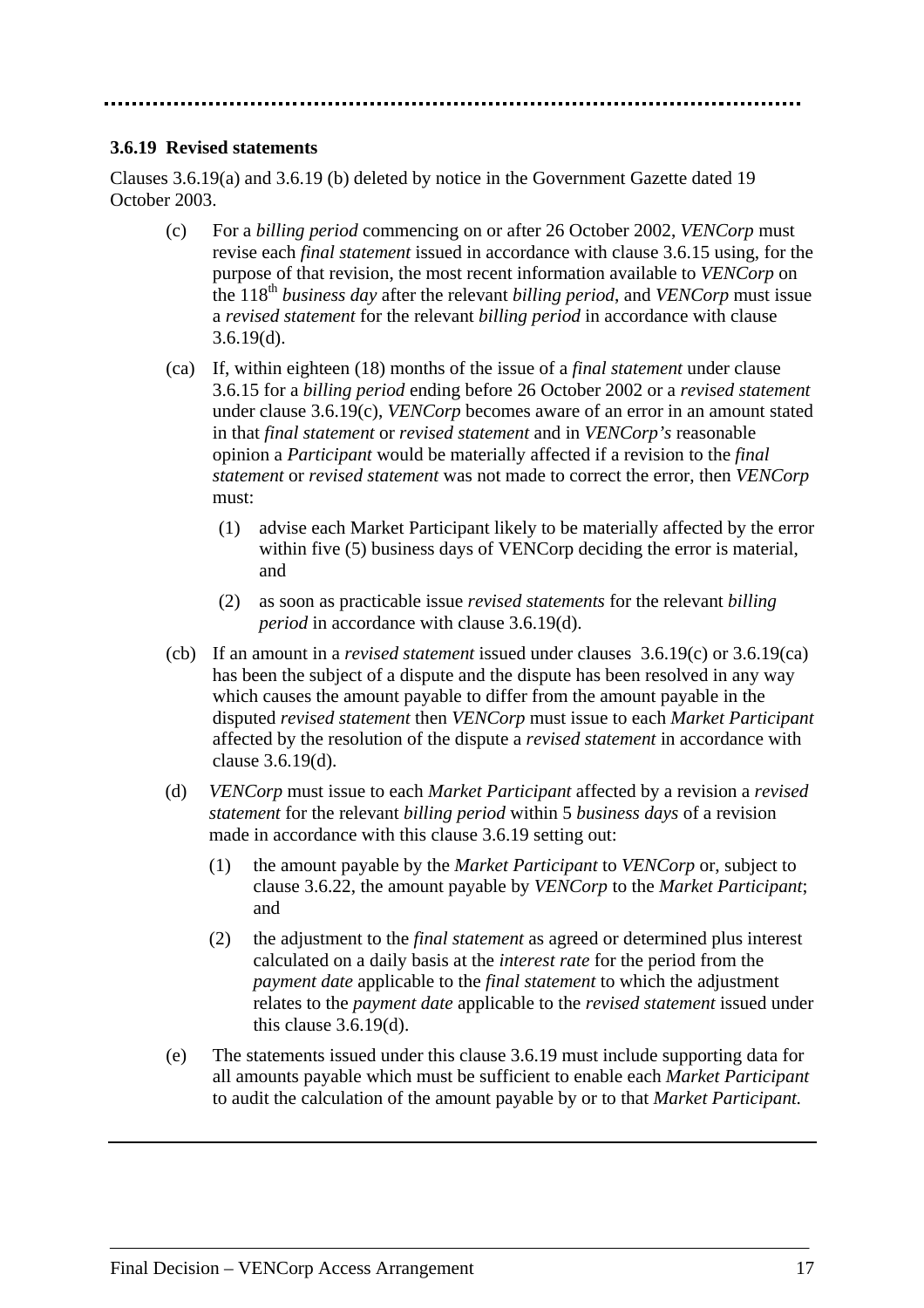### **Proposed amendments to the MSO Rules – general minor amendments**

#### **3.1.13 Failure to conform to scheduling instructions**

- (d) A *Market Participant* is not obliged to comply with a *scheduling instruction* issued in respect of an *injection nomination* or an *inc/dec offer*:
	- (1) to the extent that it is unable to do so due to a *participant force majeure event* determined in accordance with clause 3.1.13(dc); or
	- (2) if in the case of the *Market Participant,* not being a *Producer* or *Storage Provider,* having ordered a quantity of gas from a *Producer* or other person to enable it to comply with that *injection nomination* or *inc/dec offer* and that *Producer* or other person was only required, under the terms of its contract with that *Market Participant*, to use its reasonable endeavours to deliver that quantity of gas and that *Producer*  or other person does not in fact deliver that quantity of gas; or
	- (3) if in the case of the *Market Participant* also being a *Producer* or *Storage Provider* that *Market Participant* has used its reasonable endeavours to deliver that quantity of *gas* but has not in fact delivered that quantity of *gas* provided that *Market Participant* has made its *injection nomination* or an *inc/dec offer* in good faith.
- (da) In clause 3.1, an *injection nomination* or an *inc/dec offer* is taken to be made in good faith if at the time of making an *injection nomination* or *inc/dec offer*, the *Market Participant* had a genuine intention to honour that *injection nomination* or *inc/dec offer* if the material conditions and circumstances upon which the *injection nomination* or an *inc/dec offer* was based remained unchanged.
- (e) Subject to clause 3.1.13(b), if a *Market Participant* fails to comply in any material respect (as determined by *VENCorp* in its reasonable opinion) with a *scheduling instruction* issued in respect of an *injection nomination* or an *inc/dec offer* and is not excused from complying with that *scheduling instruction* under clause 3.1.13(d), then:
	- (1) the gas injection or gas withdrawal which is the subject of that *scheduling instruction* must be declared by *VENCorp* to be nonconforming; and
	- (2) the relevant *Market Participant* may be liable to pay financial penalties or other sanctions imposed under the *Gas Industry Act* for breach of these Rules.

### **3.2.1 Determination of market price**

- (f) The *pricing schedule* for a *gas day* will determine:
	- (1) the *market price* for each *pricing zone* for that *gas day*;
	- (2) the quantity of gas that each *Market Participant* would have been *scheduled* to inject and/or withdraw in the *gas day* on the basis of the inputs and assumptions applied under clause 3.2.1(c).

### **3.2.4 VoLL**

(a) If injections and withdrawals of gas as determined under clause  $3.2.1(f)(2)$ imply that *curtailment* would have occurred in a *pricing zone* in a *trading*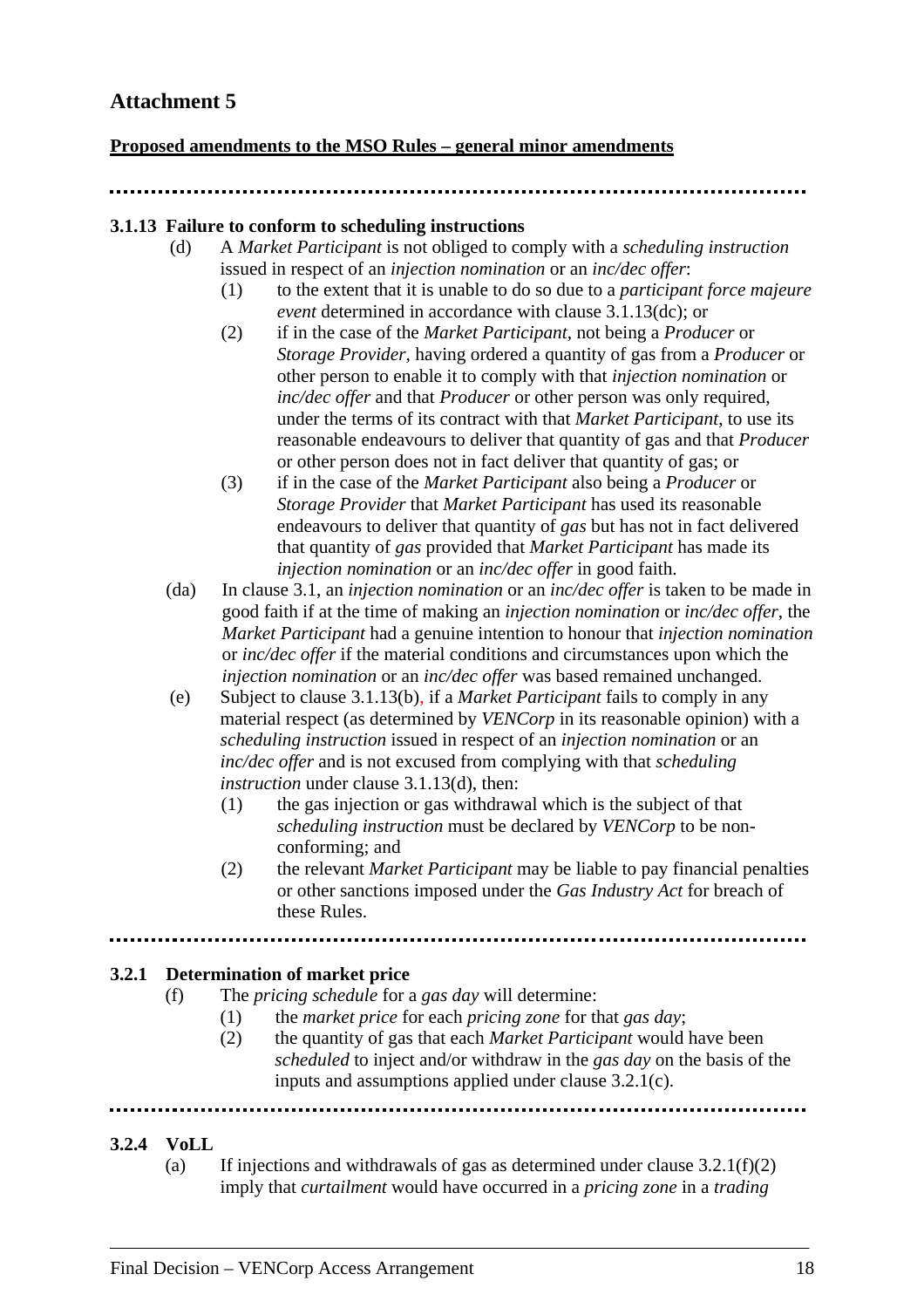*interval* (whether or not *curtailment* actually occurs) the *market price* for that *pricing zone* and that *trading interval* is *VoLL*.

#### **3.6.7 Ancillary payments**

(a) (3) If the *administered price cap* applies during a *trading interval*, then for the purposes of determining *ancillary payments* payable to a *Market Participant* under this clause 3.6.7 any injection or withdrawal of gas by that *Market Participant* is deemed to be made in accordance with an *inc/dec offer* for which the *price steps* are deemed to be no greater than the *administered price cap*. 

#### **3.6.10 Linepack account**

- (a) *VENCorp* must maintain a *linepack account* for the purpose of recording the *linepack credit* or *linepack debit* which is required to be made in respect of each *gas day* (as determined in accordance with clause 3.6.10(c)).
- (b) *VENCorp* must record in the *linepack account* all *linepack credits* and *linepack debits*.
- (c) *VENCorp* must determine the amount of any *linepack credit* or *linepack debit*  which it is required to record in the *linepack account* in respect of each *gas day*  in accordance with the following formula:

### $Q = (I-W) \times P_M$

Where:

- **Q** is the amount of the *linepack debit* (where Q is a positive amount) or the amount of the *linepack credit* (where Q is a negative amount) in respect of that *gas day*;
- **I** is the total quantity of gas injected into the *transmission system* during that *gas day*;
- **W** is the total quantity of gas withdrawn from the *transmission system*  during that *gas day*;
- **PM** is the *market price* for that *gas day*.
- (d) The *linepack account* must record both quantities, expressed in joules, and monetary values.
- 

#### **3.6.23 Interest on overdue amounts**

- (a) A *Market Participant* or *VENCorp*, as the case may be, must pay interest on any unpaid moneys due and payable by it under this clause 3.6.
- (b) The rate of interest payable under clause 3.6.23(a) is the *default interest rate* calculated as simple interest on a daily basis from the date payment was due, up to and including the date on which payment is made, with interest compounding on monthly rates on the last day of each month whilst the unpaid moneys remain outstanding.

#### **3.7.9 Monitoring**

(a) Each *business day*, *VENCorp* must review its estimated exposure to each *Market Participant* in respect of previous *billing periods* under these Rules and the *Retail Gas Market Rules*.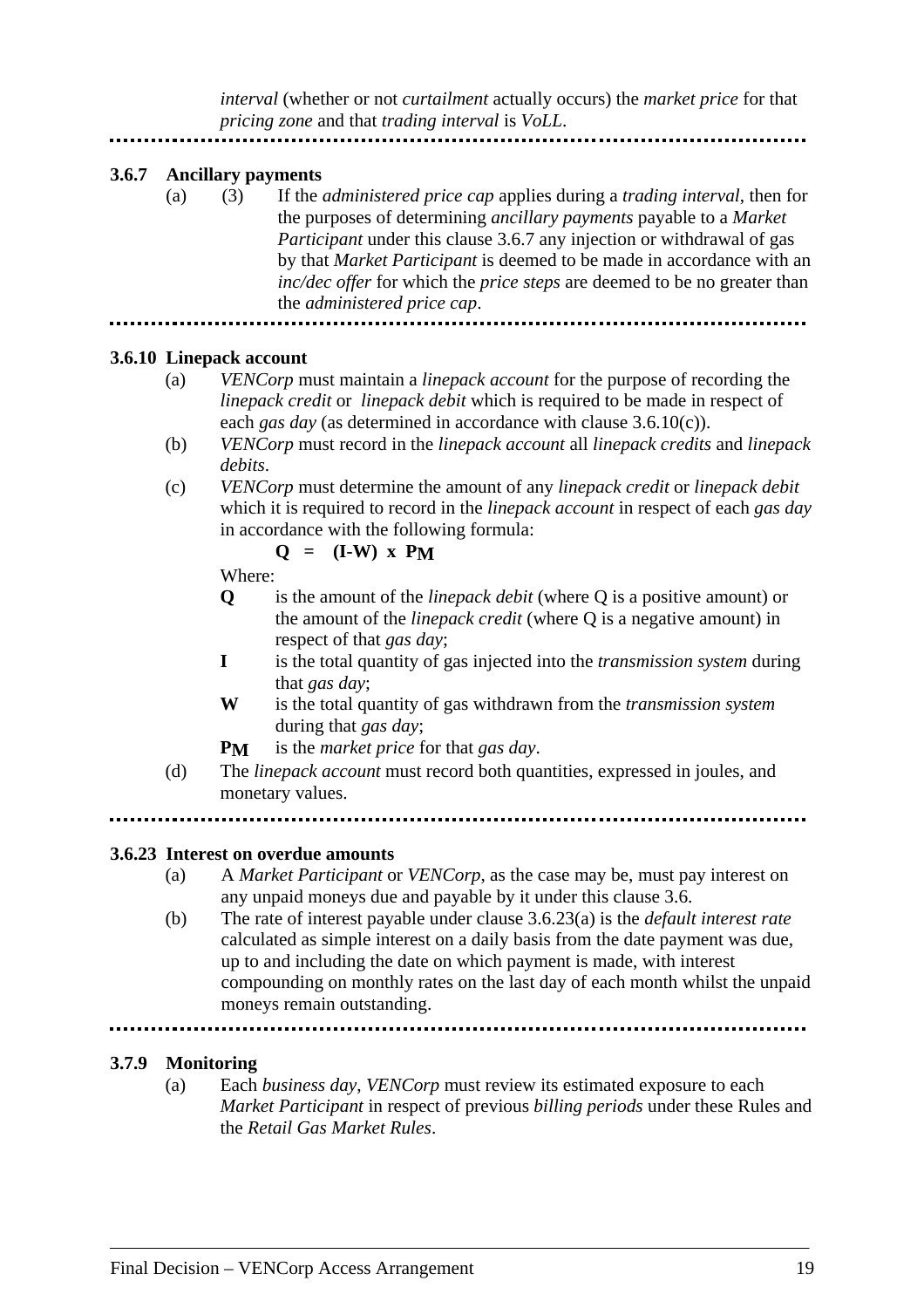#### **SCHEDULE 4.2 METERING REGISTER 2. Metering register information**

*Metering* information to be contained in the *metering register* should include such information as *VENCorp* considers reasonably necessary and by way of example, may include the following:

- (a) *Meter* identification:
	- (1) *metering installation* registration number (MIRN);
	- (2) logical meter identification if a logical meter; and
	- (3) logical meter algorithm if a logical meter.
- 

### **4.4.2 Obligations of Market Participants to establish metering installations**

- (c) Before a *Market Participant* can inject gas at a *connection point* on a *distribution pipeline*, or withdraw or supply gas for withdrawal at a *distribution delivery point* from which a tariff D *Customer* purchases gas from a *Retailer*  the *Market Participant* must in respect of that *connection point* or *distribution delivery point*:
	- (1) ensure that there is a *metering installation* at that *connection point* or *distribution delivery point*;
	- (2) ensure that *metering installation* is installed in accordance with this clause 4.4 and is accurate in accordance with clause 4.4.8; and
	- (3) register that *metering installation* with *VENCorp*.

### **4.4.24 DATA VALIDATION AND SUBSTITUTION**

- (g) If an *affected Participant* disputes a substitution made by *VENCorp* pursuant to this clause 4.4.24, the following provisions apply:
	- (1) the *affected Participant* must give notice of the dispute and the matters dispute to *VENCorp*;
	- (2) as soon as reasonably practicable after receiving a notice pursuant to paragraph (1), *VENCorp* must give notice of the dispute and the matters disputed to each *affected Participant*;
	- (3) the *affected Participants* must use their reasonable endeavours to resolve the dispute and agree the substituted readings; and
	- (4) if the dispute has not been resolved by the *affected Participants* on or before the second *business day* prior to the next date on which *VENCorp* is required to issue *final statements*, *VENCorp* must use the substituted readings determined by it pursuant to clause 4.4.24(f) and the dispute must be referred to the *Adviser* for resolution in accordance with clause 7.2.

#### **4.4.25 CONFIDENTIALITY**

Data provided to *VENCorp* for *settlement* purposes in accordance with the *Retail Gas Market Rules* and all *metering data* and all passwords provided in accordance with clause 4.4 of these rules are confidential and each *Participant* must ensure that they are treated as *confidential information* in accordance with these Rules. 

### **5.1.4 SPOT MARKET**

(a) *VENCorp* must *publish preliminary operating schedules* and *final operating schedules* in accordance with and at the times specified in clause 3.1.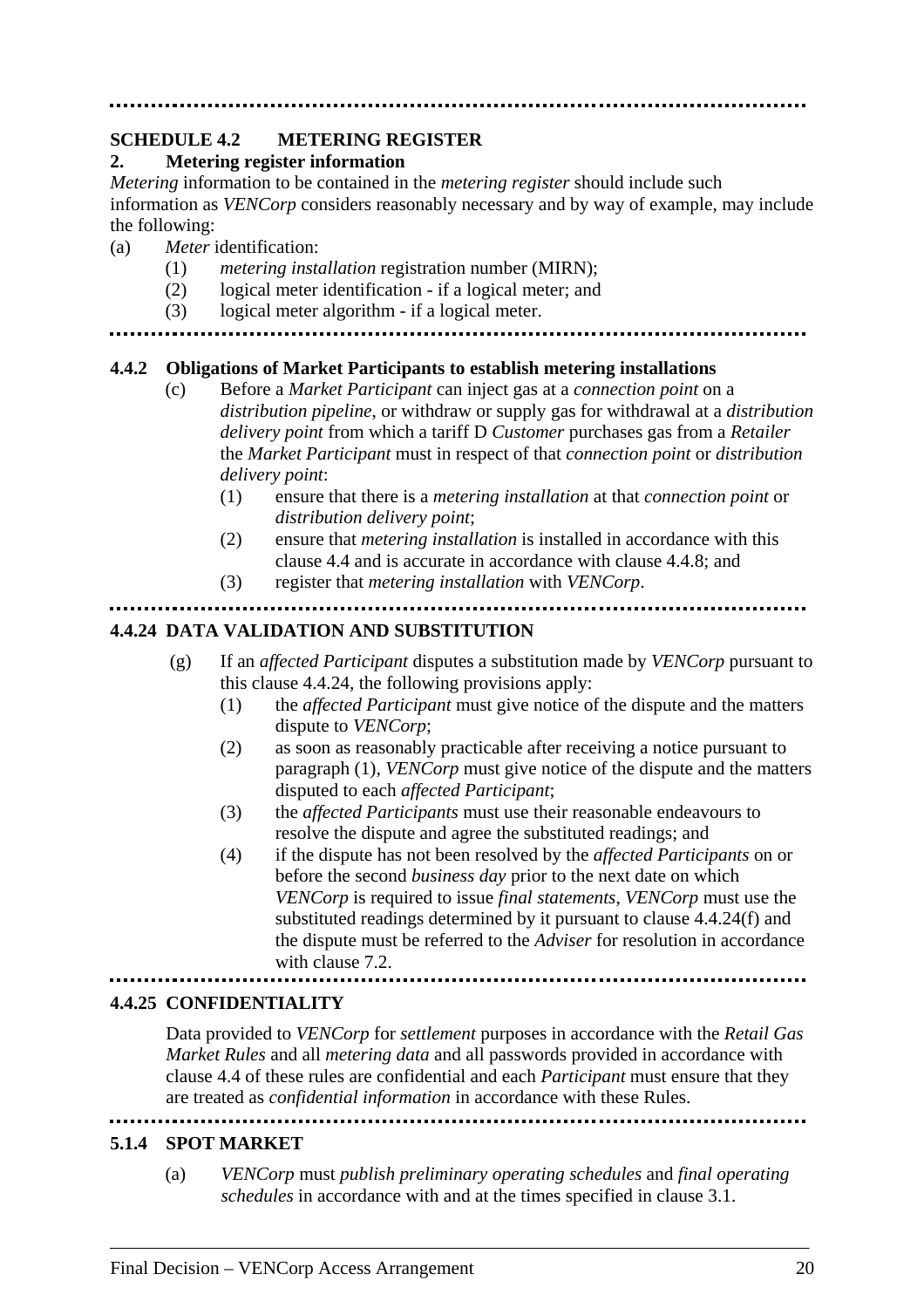- (b) Each *preliminary operating schedule* and *final operating schedule* must include the following details for the relevant *gas day* in respect of the *transmission system* unless otherwise specified below:
	- (1) forecasts of the most probable peak daily demand and peak hourly demand and the times at which those peaks are forecast to occur;
	- (2) forecasts of peak hourly demand which *VENCorp* predicts to have a 10% and 90% probability respectively of being exceeded and the time at which those peaks are forecast to occur;
	- (3) forecasts of the demand for each *trading interval*;
	- (4) forecast supply for each *trading interval*;
	- (5) details of forecast threats to *system security*, including the forecast time, location and extent of each such threat;
	- (6) forecasts of the *market price* for each *trading interval* and each *pricing zone;* and
	- (7) details of the expected sensitivity of the forecast *market prices* to changes in the forecast demand or supply availability;
	- (8) forecast locational prices for each hour of the *gas day*;
	- (9) forecast *EoD linepack*;
	- (10) the linepack which *VENCorp* requires in respect of that *gas day*; and
	- (11) details of the total quantity of gas *scheduled* in accordance with *withdrawal inc/dec offers* in each *system withdrawal zone* or such other area that *VENCorp* considers appropriate having regard to the commercial sensitivity of information relating to the demand and consumption patterns of *Customers* and the requirements of clause 5.2.4(f).
- (e) By 4.00pm each day, *VENCorp* must *publish* for each *trading interval* in the previous *gas day*:
	- (1) the *market price*;
	- (2) the aggregate quantity of withdrawals of gas from each *system withdrawal zone* or such other area that *VENCorp* considers appropriate having regard to the commercial sensitivity of information relating to the demand and consumption patterns of *Customers* and the requirements of clause 5.2.4(f);
	- (3) without limitation, prices and quantities of gas specified in *inc/dec offers*;
	- (4) aggregate quantities of gas specified in *nominations*;
	- (5) details of the total quantity of gas injected into the *transmission system* at each *system injection point*;

# **5.3.5 Transfer of authorised MDQ or AMDQ credit certificates**

(b) *VENCorp* must develop and *publish* procedures for the transfer of *authorised MDQ* or *AMDQ credit certificates* between parties in accordance with this clause 5.3.5 and must do so in consultation with *Participants* and other persons VENCorp reasonably considers may have an interest in the development of those 

# procedures.

# **5.4.1 Confidentiality**

(a) The *Advisor* and *dispute resolution panel* members appointed in accordance with clause 7.2, each *Participant and VENCorp* must keep confidential any *confidential information* which comes into their possession or control of which they become aware.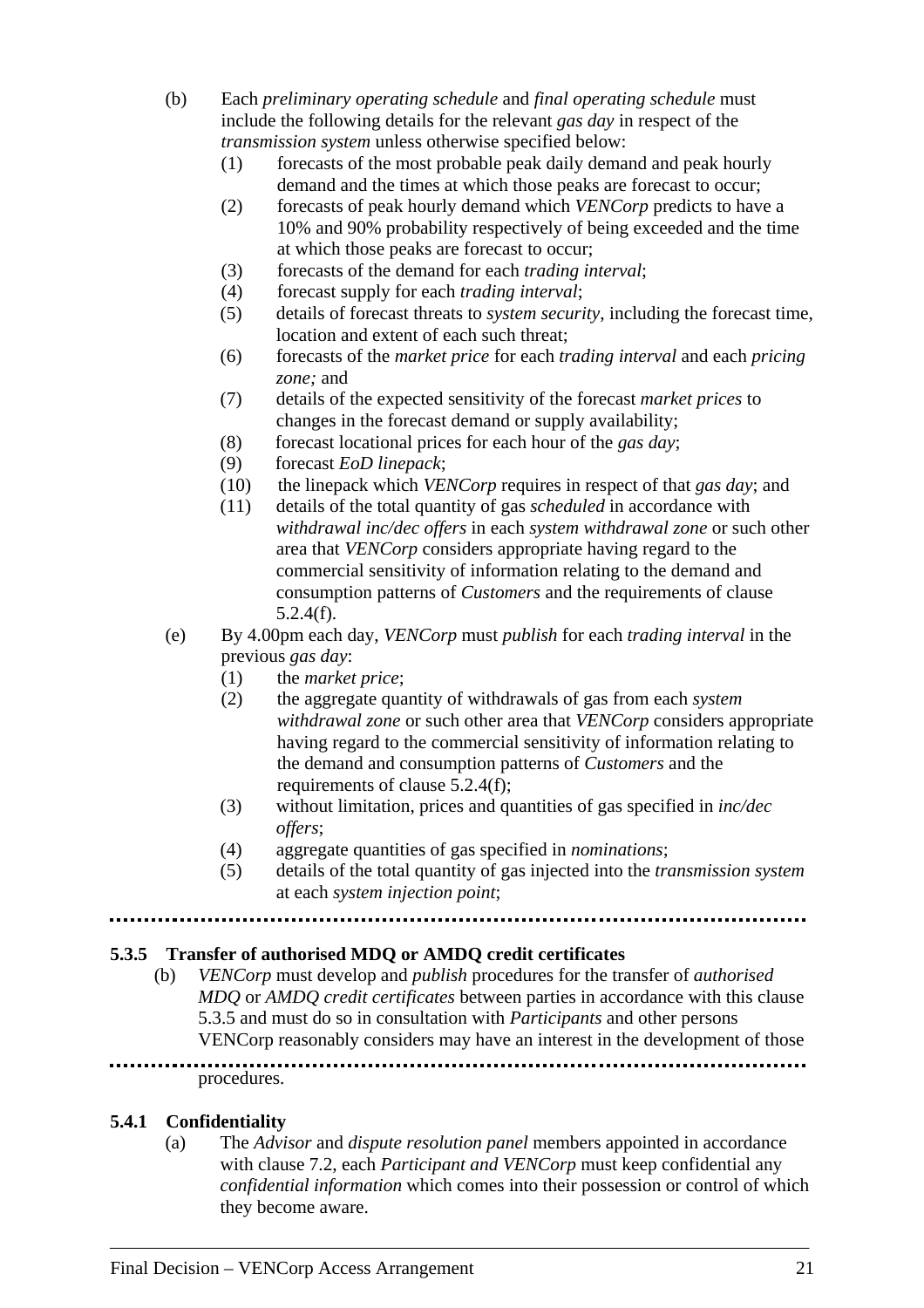# **7.2.2 Appointment of Adviser and panel group**

- (a) *VENCorp* must appoint a person from time to time to be the *Adviser*:
	- (1) for a term of three years (subject to clause 7.2.2(d)) and the *Adviser* is then eligible for reappointment;
	- (2) on such other terms and conditions as *VENCorp* may determine; and
	- (3) who must satisfy the criteria set out in clause 7.2.2(b).
- (b) The *Adviser* must, in the reasonable opinion of *VENCorp*, not be a *Participant*  or have a current material association, directly or indirectly, with a *Participant* or *VENCorp*.
- (c) In appointing the *Adviser*, *VENCorp* must have regard to the extent to which the *Adviser*:
	- (1) has a detailed understanding and experience of alternative dispute resolution practice and procedures which do not involve litigation;
	- (2) has the capacity to determine the most appropriate alternative dispute resolution procedures in particular circumstances; and
	- (3) has an understanding of the gas industry.
- (d) If the *Adviser* does not, in the reasonable opinion of *VENCorp*, continue to meet the requirements of clause 7.2.2(b) or clause 1.5.2(a) of the *Retail Gas Market Rules*, *VENCorp* may terminate the appointment of the *Adviser* and appoint a new *Adviser*.
- (e) *VENCorp*, in consultation with the *Adviser*, must select at least seven persons to constitute the group from which a *dispute resolution panel* can be selected in accordance with clause  $7.2.4(a)(2)$  and  $(3)$  of these Rules and clause 1.5.2(c) of the *Retail Gas Market Rules*.
- (f) Subject to clause 7.2.2(h), each person appointed to the group under clause 7.2.2(e):
	- (1) is appointed for one year and is then eligible for reappointment; and
	- (2) is appointed on such other terms and conditions as *VENCorp*  determines.
- (g) In appointing the group under clause 7.2.2(e), *VENCorp* and the *Adviser* must have regard to the extent to which the members of the group between them:
	- (1) have some understanding and experience of alternative dispute
	- resolution practice and procedures which do not involve litigation; and (2) have an understanding of the gas industry.
- (h) *VENCorp* may change the composition of the group selected under clause 7.2.2(e) from time to time in consultation with the *Adviser*.

# **8.8 IMPLEMENTATION OF RULE CHANGE**

- (a) If the *Regulator* has granted an authorisation (including a variation of an existing authorisation) or approved an *access arrangement* (including amendment of an existing *access arrangement*) as contemplated by clause 8.7, *VENCorp* must provide written notice of the Rule change to all *Participants* as soon as practicable and in any event within 5 *business days* from the date the determination takes effect.
- (b) A notice to *Participants* provided by *VENCorp* under clause 8.8(a) must specify the date on which the Rule change is to take effect which must be a date no more than seven days after that notice is sent to *Participants* by *VENCorp*, unless: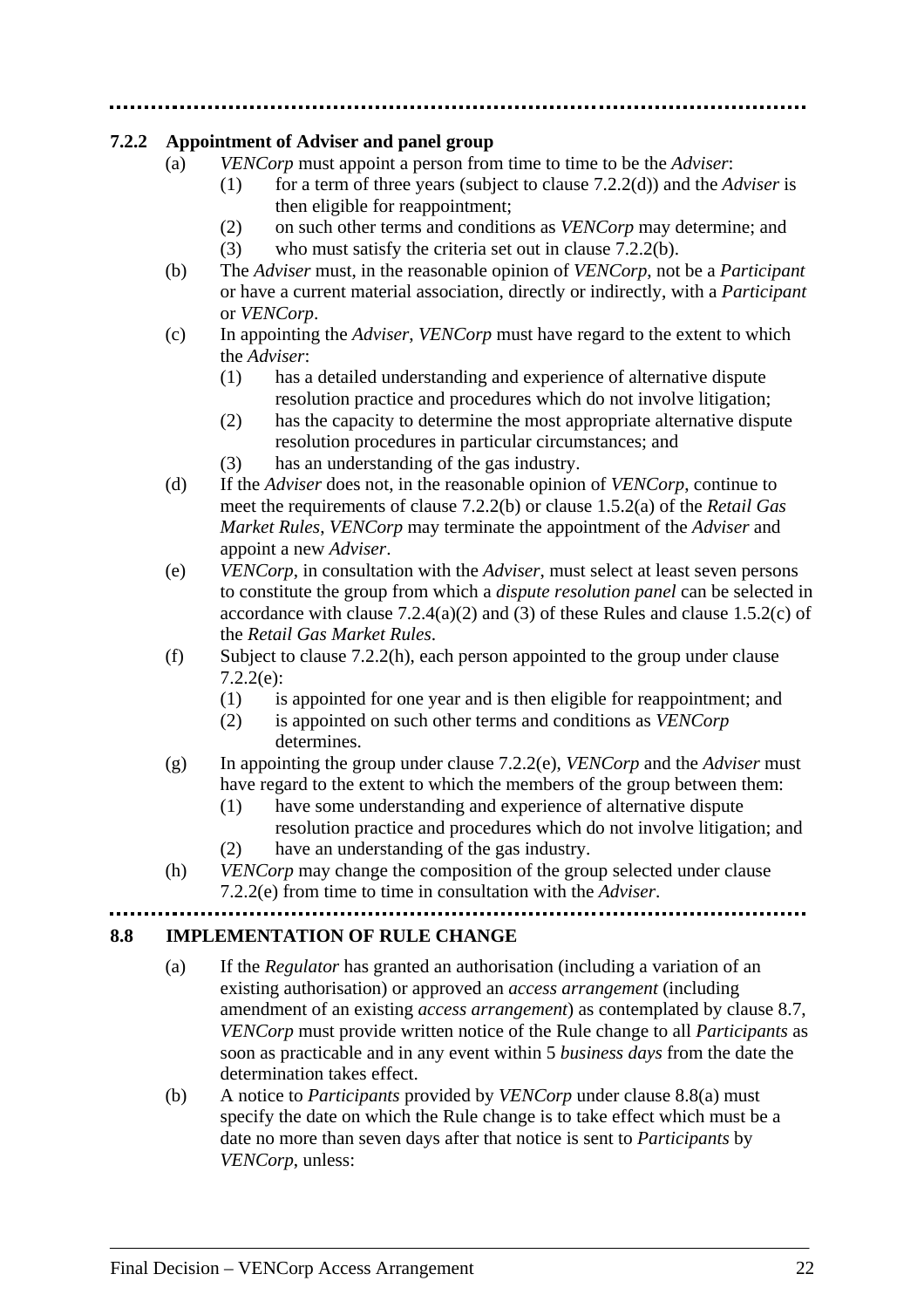- (1) *VENCorp* in its absolute discretion considers there to be justification for implementing the Rule change with effect from a date more than seven days after that notice is sent to *Participants*; or
- (2) these Rules require the Rule change to take effect after or within a particular period which is more than seven days after that notice is sent to *Participants*,

in which case the Rule change will take effect on the date specified in that notice.

# **10.3 TIMES AND DATES**

 (d) Notwithstanding any other provision of these Rules, *VENCorp* may, with the prior agreement of all affected *Participants,* amend any amount, date, time or period of time specified in these Rules in any particular case or generally, whether before or after the expiry of that date, time or period of time as the case may be, provided that if such agreement is not obtained, *VENCorp* may, on notice given to all affected *Participants* and with the approval of the *Regulator*, amend any such amount, date, time or period of time in any particular case or generally, whether before or after the expiry of that date, time or period of time, as the case may be.

# **11. GLOSSARY**

| <b>Host Retailer</b> | For the distribution system operated by TXU Networks (Gas) Pty Ltd<br>(ACN 086 015 036) and its successors the <i>Host Retailer</i> is Pulse<br>Energy Pty Ltd (ACN 090 538 337) and its successors.<br>For the distribution system operated by Vic Gas Distribution Pty Ltd<br>(ACN 085 899 001) and its successors the <i>Host Retailer</i> is TXU Pty<br>Ltd (ACN 086 014 968) and its successors.<br>For the distribution system operated by The Albury Gas Co Ltd<br>(ACN 000 001 249) and its successors the <i>Host Retailer</i> is TXU Pty<br>Ltd (ACN 086 014 968) and its successors.<br>For the distribution system operated by Multinet Gas (DB N0 1) Pty<br>Ltd (ACN 086 026 986) and Multinet Gas (DB N0 2) Pty Ltd (ACN<br>086 230 122) (trading as "Multinet Partnership") and its successors<br>the <i>Host Retailer</i> is Origin Energy (Vic) Pty Ltd (ACN 086 013 283)<br>and its successors. |
|----------------------|-------------------------------------------------------------------------------------------------------------------------------------------------------------------------------------------------------------------------------------------------------------------------------------------------------------------------------------------------------------------------------------------------------------------------------------------------------------------------------------------------------------------------------------------------------------------------------------------------------------------------------------------------------------------------------------------------------------------------------------------------------------------------------------------------------------------------------------------------------------------------------------------------------------------|
| publish              | The posting of information on the market information bulletin board<br>or the VENCorp web site.                                                                                                                                                                                                                                                                                                                                                                                                                                                                                                                                                                                                                                                                                                                                                                                                                   |
|                      |                                                                                                                                                                                                                                                                                                                                                                                                                                                                                                                                                                                                                                                                                                                                                                                                                                                                                                                   |
| settlement statement | A statement issued by <i>VENCorp</i> in the form of a preliminary                                                                                                                                                                                                                                                                                                                                                                                                                                                                                                                                                                                                                                                                                                                                                                                                                                                 |
|                      | statement under clause 3.6.14, a final statement under clause 3.6.15 or                                                                                                                                                                                                                                                                                                                                                                                                                                                                                                                                                                                                                                                                                                                                                                                                                                           |
|                      | a revised statement under clause 3.6.19.                                                                                                                                                                                                                                                                                                                                                                                                                                                                                                                                                                                                                                                                                                                                                                                                                                                                          |

### **3.6.3 Trading aAmounts for trading intervals**

(a) *VENCorp* must determine for each *trading interval*: